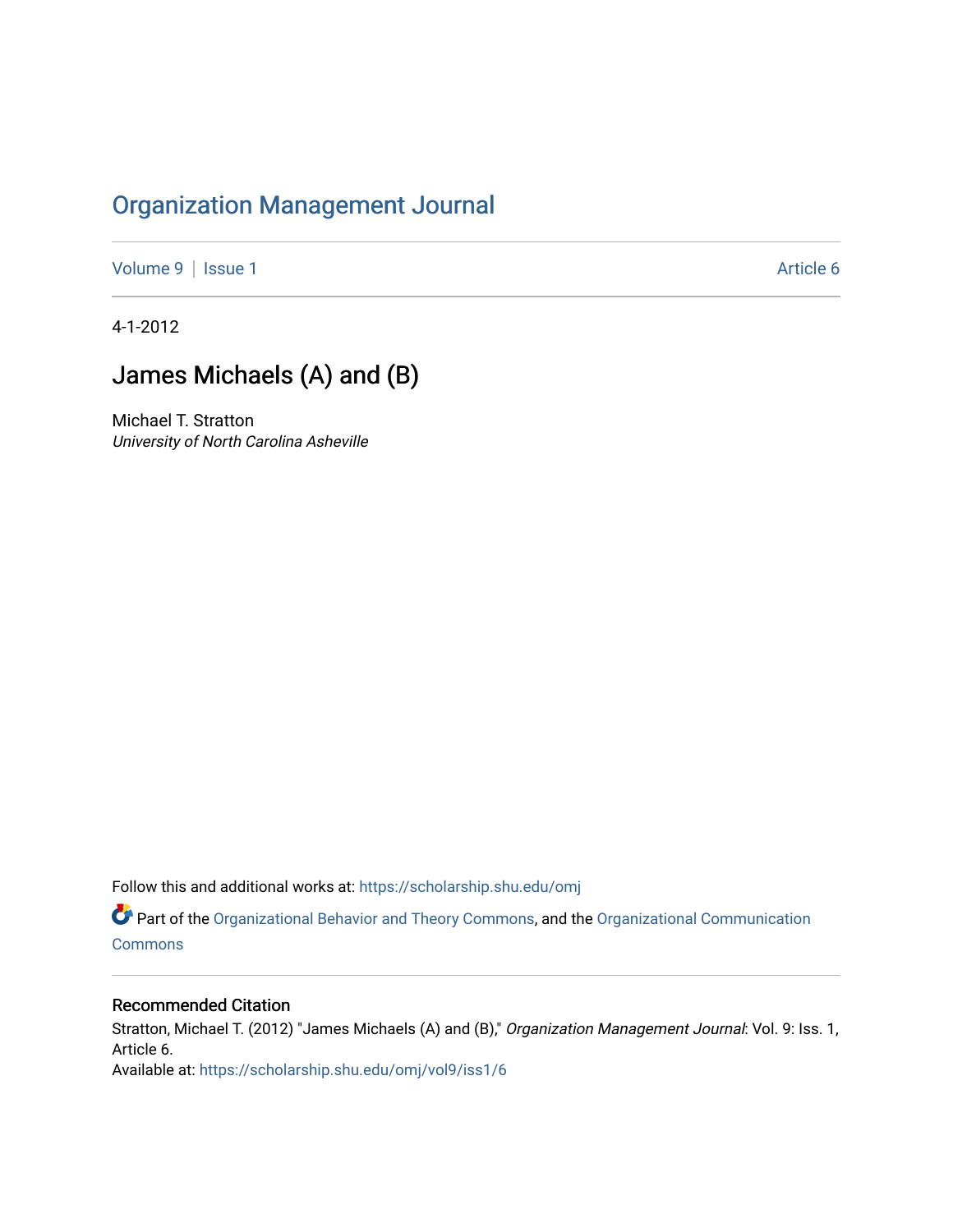## **James Michaels (A) and (B)**

## **Micheal T. Stratton1**

<sup>1</sup>*Department of Management and Accountancy, University of North Carolina Asheville, Asheville, North Carolina, USA*

**This two-part case describes a challenging and painful period for James Michaels, a young and openly gay assistant professor of computer science at a small Midwestern liberal arts college. To James's surprise and disgust, a male student harasses him using a homophobic slur in an e-mail. The case chronicles not only the harassment incident, but also how college administrators and faculty colleagues handle this allegation. James soon finds himself in complete disappointment with the outcome and unsure how to proceed. He perceives that the college administrators, along with some of his colleagues, discount the severity of the harassment incident and in doing so disregard his rights and fail to hold the offending student fully accountable for such policy-violating behavior. Students assigned this case, taking into account James's perspective, are asked to identify and recommend specific strategies to achieve justice and accountability in this context.** *Organization Management Journal***, 9: 34–48, 2012. doi: 10.1080/15416518.2012.666949**

**Keywords** case study; problem-based learning; power and politics; homophobic harassment; organizational justice

#### **JAMES MICHAELS (A)<sup>1</sup>**

On a warm summer evening, James arrived home after a short commute from the college. His day was one of nervous anticipation and constant preoccupation with the hopes of receiving official word from President Jones about the grievance committee recommendations. Only a few weeks before, a student had used a homophobic epithet directed at James in an e-mail tirade. James viewed this harassment as a purposeful attempt by the student to use hate as way to intimidate because of a particular grade decision. With the genuine support of his immediate department colleagues, James followed protocol and made his case to college administrators that the student should be appropriately sanctioned, given the nature of this hurtful act.

After a brisk walk to the mailbox, James now sat on the front steps of his house with Ken, his partner of five years, holding the



letter from President Jones. As he read the letter aloud to Ken, his hands began to shake and his voice began to tremble. He was soon silent. Ken grabbed the letter in anger and ranted, "How could the president make such a bad decision that basically disregards your needs and rights? This is unacceptable. Obviously they don't support you. I think you should resign your faculty position immediately!" James responded by dropping his head down on his knees and taking a deep breath. After a couple of minutes of silence, he looked up, staring into the sunset while contemplating how he had reached this point and what to do next in the face of injustice. He realized that he couldn't stand by while the specifics of the decision letter were implemented, which James believed would be precedent-setting in terms of diminishing the severity of this type of harassment and undercutting the rights of an academician. Yet at the same time, James was unsure exactly how he could challenge the decisions of such an influential college president.

#### **Background2**

Dr. James Michael was a computer science professor on track to become tenured in a few short years. He came to the small, private liberal arts college in 2005 because of the emphasis on students and the balance of being a teacher and researcher. The college, located in a Midwestern state, faced severe financial troubles because of a decreasing endowment, declining enrollment, and a mediocre first year-student retention rate. Even during this difficult time, James was excited about his future at the college. He was recently asked to lead the computer science minor and was seen by many both in and outside his small department as a scholar with great potential. During his first couple of years at the college, James created a strong relationship with his department chairperson, Dr. Scott Ferradino. He and Scott had a similar passion for research and teaching; in addition, Scott was keenly interested in seeing James excel in the classroom and become a contributing member of the faculty. It was critical for new faculty to become known and respected by colleagues because of the peer-based performance evaluation system known as tenure. James's future at the college in terms of promotion and tenure would be determined not only by his department, but also by colleagues outside his department and senior administrators.

Address correspondence to Micheal T. Stratton, University of North Carolina Asheville, Department of Management and Accountancy, 115 Owen Hall, CPO 1850, 1 University Heights, Asheville, NC 28804, USA. E-mail: mstratto@unca.edu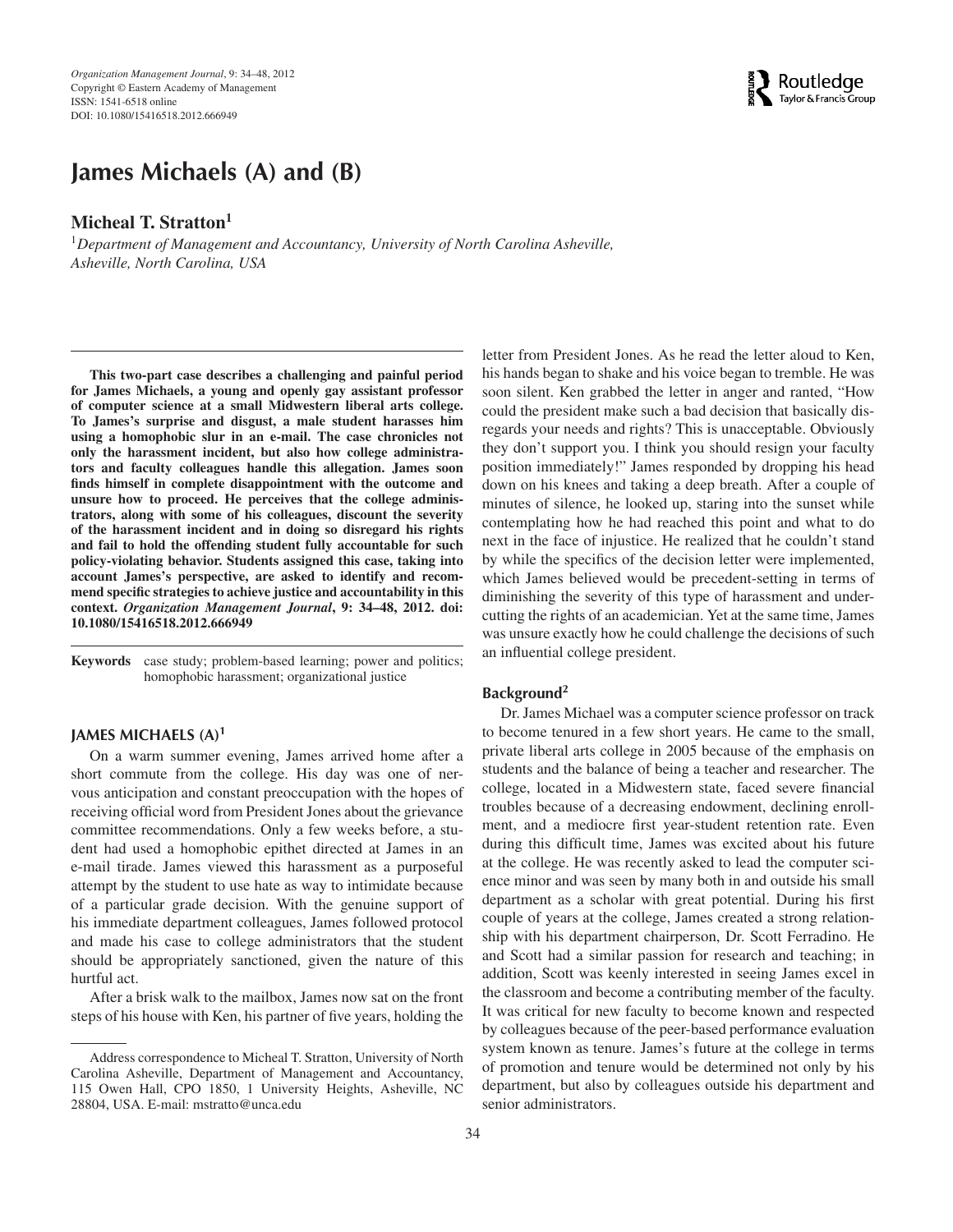Although James started to establish himself in the classroom as a well-respected professor and was even elected by his colleagues to serve on college-wide committees, Scott had some reason to be concerned about James's future. The computer science department was often under fire by some professors at the college. As the most popular major, the computer science field was regularly dismissed by other disciplines as simply a "professional training program" that contradicted the college's liberal arts mission. While other related programs existed in the curriculum, such as social work and business administration, many in the humanities and even some in the social sciences disciplines segregated computer science as simply being outside the norm. Scott worried that these biases against the department could adversely affect James's chances of promotion and tenure. Therefore, he believed James needed to prove himself as a committed and highly active college citizen.

Scott was the most senior faculty member in the department and served on the faculty executive board (the FEB, an elected body of senior faculty that works with the administration on issues related to academic priorities and faculty rights). He often fought in the trenches for more resources and attempted to convince naysayers about the demand for computer science education in today's economy and its relatedness to a broad, liberal education. The college president, Dr. Robert "Bob" Jones, and the provost, Dr. Edward Smith, both believed in this program and saw it as a natural fit. This often irritated some in the faculty, especially since the administration held back funding to other departments so the computer science major could continue to attract students. Nevertheless, Scott developed close relationships with many in the other disciplines and helped start the college's well-known interdisciplinary honors program. James respected Scott for his ability to garner support and hoped that he could follow in Scott's footsteps.

James regularly sought Scott's advice and during the spring semester asked how to approach a particularly troubling cheating incident. Two students (Dan Potter and Brian Pilsbury) enrolled in James's junior-level management information systems (MIS) course collaborated on the in-class midterm exam. Dan and Brian denied the accusation, but the evidence was incontrovertible and witnesses even came forth to corroborate that the two had worked together on one of the exam questions. James took this very seriously and as a result failed the students on this exam. While he initially contemplated failing them for the class, he believed the penalty was sufficient and would hopefully send a signal to fellow classmates about this unacceptable behavior. Scott agreed that this was a fair decision, one that was solely at James's discretion as instructor. Scott further advised, "You just need to realize that students will sometimes do this they likely didn't study and were desperate to keep a high grade so they wouldn't get disqualified from the major and their sport team. Don't worry; your decision is spot on. Explain to them why this was inappropriate and give them a chance to earn your trust again."

James agreed, but always felt that the two students were uneasy with his decision. Both Dan and Brian neglected to meet with him about the cheating incident. They also regularly avoided eye contact with James in the campus union and often skipped class. He reached out to them during the middle of the semester to inquire about their seemingly distant behavior and even asked their academic advisers and coach to see if they wanted to discuss things further. To no avail; the students wanted nothing to do with James beyond satisfying the minimal requirements to pass the course.

#### **The Harassment Incident**

One of the most challenging moments in James's young career occurred during the final week of that same spring semester. The day started as any other day. He sat in his office grading papers and answering e-mails. Students were submitting their final papers for the aforementioned MIS course and James noticed an e-mail from his student Dan Potter. He struggled in this course and James was anxious to see if he would show signs of improvement ever since the unfortunate cheating incident earlier in the semester. This was a breakthrough, as Dan cut off all communication during the last five weeks of the semester. James was frustrated to read that Dan felt like he was the victim of a false accusation. James's frustration soon turned to disbelief as he read the e-mail in its entirety:

——On 4*/*30*/*09 4:43 PM, "Daniel Potter" *<*potterd@xxxx. edu*>* wrote:

Here's my final paper. I wanted to just say some things about what happened earlier this semester with the exam. I think you totally misunderstood what happened. Brian and I didn't work together on the exam. I mean, really, do you think I'm that stupid? I wanted a good grade in this class and looks like it's not gonna happen because of you. You're gonna ruin my GPA! I'm furious and can't even look at you. You're nothing but a big faggot. Now you know why I haven't been in class. To think I'd cheat on such an easy exam is pretty ridiculous, but whatever *...* I'm over you and this class.

James quickly sat back in his chair and then stood up to look closely at the monitor saying aloud, "Why would he write such hate?" At first, James just could not get past the fact that a student actually sent such an e-mail to a professor. But, as he read it over and over again, he could feel his blood pressure rise. Anger swept over James as he thought about Dan purposely using such a pejorative slur and directing it toward him. As an openly gay man, James knew sexual orientation was a sensitive issue in this region of the country, but experiencing such hate on this college campus was unexpected, to say the least. This was quite upsetting and caused him a great deal of stress about how to approach this harassing act. James felt very threatened and unsure about how the student might respond later if confronted about the e-mail.

He walked over to Scott's office, but remembered that Scott was in a meeting with the provost. Dr. Anna Dyer, one of the other senior colleagues in the department, saw the distressed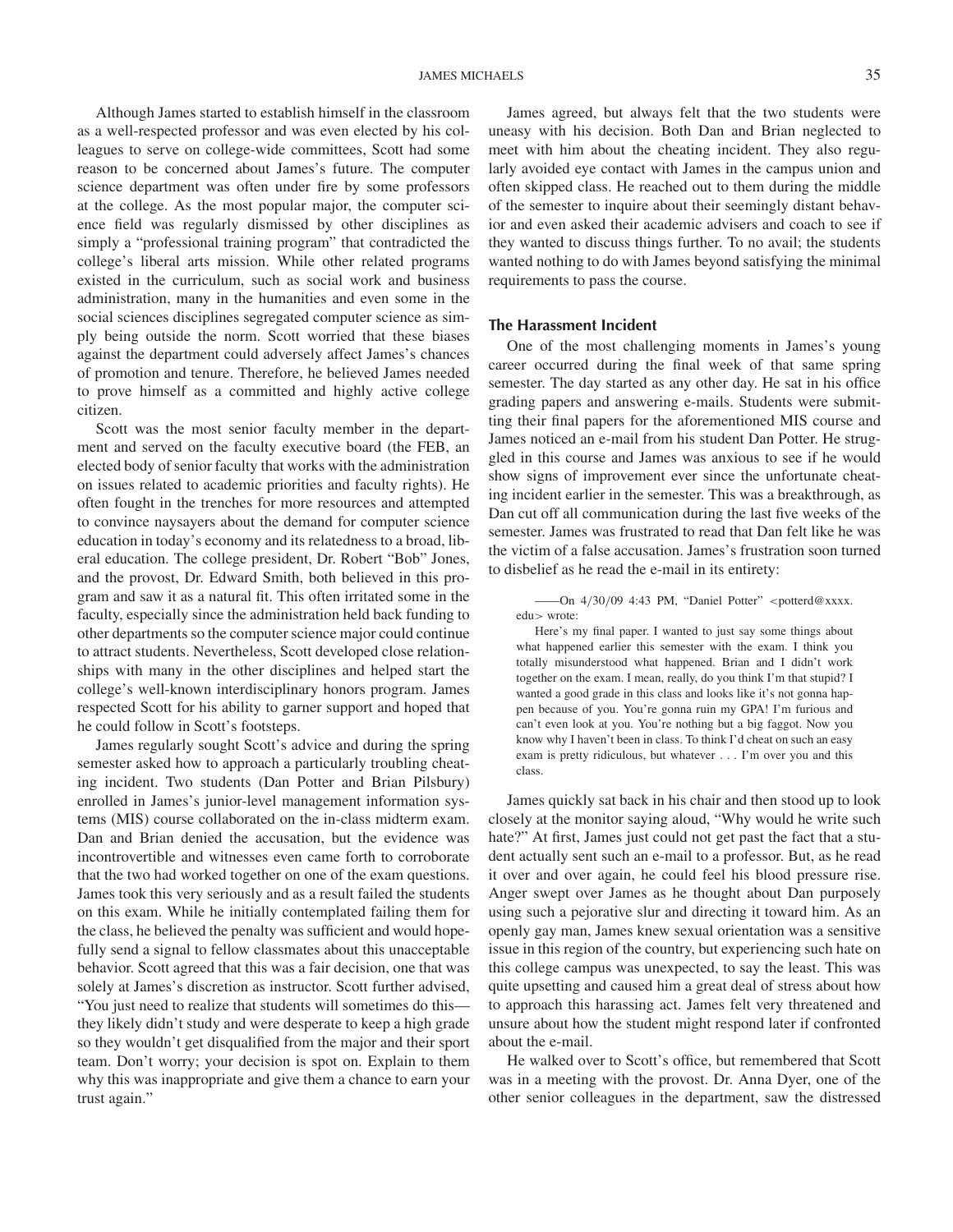look on James's face and inquired about what was going on: "Are you ok? You look really flushed and you're really shaking." James whispered, "Anna, you'll never believe what a student just sent me. I don't know what to do. I'm embarrassed, offended, and also a bit afraid."

Anna read the e-mail and with a confused look on her face said, "Are you kidding me? He didn't actually call you that, did he? You shouldn't feel embarrassed—if anything, I'd be enraged!" James reminded her about what had happened earlier in the semester with the exam and said, "I can't believe he'd say that; I mean, he realizes that this not only hurtful, but an awful and hate-filled way to express frustration about a grade. I can't let someone like this intimidate me, but he's obviously quite angry." James was visibly upset at this point and Anna told him to take a seat. She gave him some water and called the provost's assistant to see if Scott was still in the meeting. Just as she picked up the phone, he walked by James's office. Quietly, she said, "Scott, you need to come in here."

Anna closed the door and James sat quietly. Scott read the email and quickly reacted loudly, yelling, "This is unacceptable and we need act immediately!" James was stunned and unsure how to approach the incident, but Scott calmed down enough to let him know that this must be treated carefully.

"Look, we should contact the provost for guidance. I'm pretty sure the harassment policy on campus covers this sort of hate and obvious intimidation. Has the student contacted you? Maybe he quickly hit the send button not realizing what he did? I know, that's not an excuse, but I'm curious as to whether he called you afterward." Still upset, James responded, "No, this just happened about 15-minutes ago. Do you think I should call him?" Scott was confident that they needed to first talk with the provost before any communication with the student occurred. "Hang in there, James, we're here for you and I'm going to call Ed [the provost] right away to see how we should proceed."

Ten minutes later, Scott told James that Ed would have the college's human resource (HR) officer, Christine Brown, contact him directly to discuss the options for moving forward. "They know this is serious and want to make sure you are protected." James responded, "Thanks, Scott. I'm just still amazed by all of this. I hope Dan isn't going to do anything violent." Both he and Scott immediately thought about the terrifying incident at Virginia Tech.

James left the office to go home for the evening. He was about to call his partner Ken, but was stopped by the HR officer in the hallway. Christine gently touched his arm and said, "James, I am sorry to hear what happened. We will get to the bottom of this and make sure you are protected. Know, of course, that we likely need to do an investigation into the incident. Our harassment policy is clear when it comes to sexual orientation, so know that we're here for you." James thanked her for the support and quick response, but asked, "Should I contact him or wait for you to start an investigation?" Christine said, "Here's the plan—I'll discuss the process with Ed and Angela [dean of students], but I do know that we'll

need to talk to all parties involved sooner rather than later. Can you please write a statement about what happened?" James responded, "Absolutely, but what if he calls or approaches me again?" Christine reassured him, telling him to just sit tight and let the administration take care of this unfortunate incident. "As with any harassment at the college, we really need to escalate this outside of the department; it's no longer a departmental matter, but rather the college needs to make an assessment and ensure all parties are protected. I'd ask that you just wait to hear from us."

After a difficult night with little rest and lots of tossing and turning, James awoke to an e-mail from Christine. She wanted to share the college's harassment policy (see Appendix B Exhibit 1) that outlined the specific steps through the process. James had two options at this point. He could either let the administration continue with their review and await a decision or move directly toward filing a case with the grievance committee, which was a group of appointed students, staff, and faculty. The college president would appoint the students and staff to the committee, while the faculty members were already elected. This body would essentially review the case and submit their recommendation to the college president, who would then render the final decision. James was overwhelmed, but knew it was probably wise to just let the administration handle the case for now. He spent the morning writing his statement about the incident.

He later called Scott to discuss the matter and they both agreed that the administration would treat this very seriously, so moving forward with the grievance was probably premature and likely unnecessary. James reflected on their conversation:

Scott was quick to point out, "There's no way I want to teach this student and I know you don't want to have him in the classroom again. I'll talk with the other department faculty about our official position on the case. In my opinion, Dan should no longer be a major let alone a student at this college."

James concurred, "Well, I'm still quite upset and just want this to be over. I guess the best thing to do is just let the administration move forward. I can't even face this student right now, but actually need to grade the assignment he attached to that e-mail."

"Why read it?" asked Scott. "I mean, he violated the academic honor code once again and should fail this assignment, period. I'm sure others in the department would agree." He read the honor code language aloud to James on the phone. "It clearly states that 'all students must act with honesty, consideration, and respect for others in all aspects of the course and in their written work and communications'—so, he explicitly violated the honor code. The assignment was included in an inflammatory e-mail directed at his instructor. Dan obviously deserves to fail this assignment."

"Scott, if he fails this final project combined with the mid-term fiasco, there's no way he'll pass the course," said James. "But, you are right, I have no choice—he violated the honor code AGAIN and shouldn't pass. Plus, this course is about managing technology in organizations and he obviously didn't learn from the lecture and readings on the human and ethical implications of technology use in the workplace." They both chuckled at the regrettable irony.

Later that day, Scott asked the department faculty to attend a special meeting to discuss this situation. He presented the facts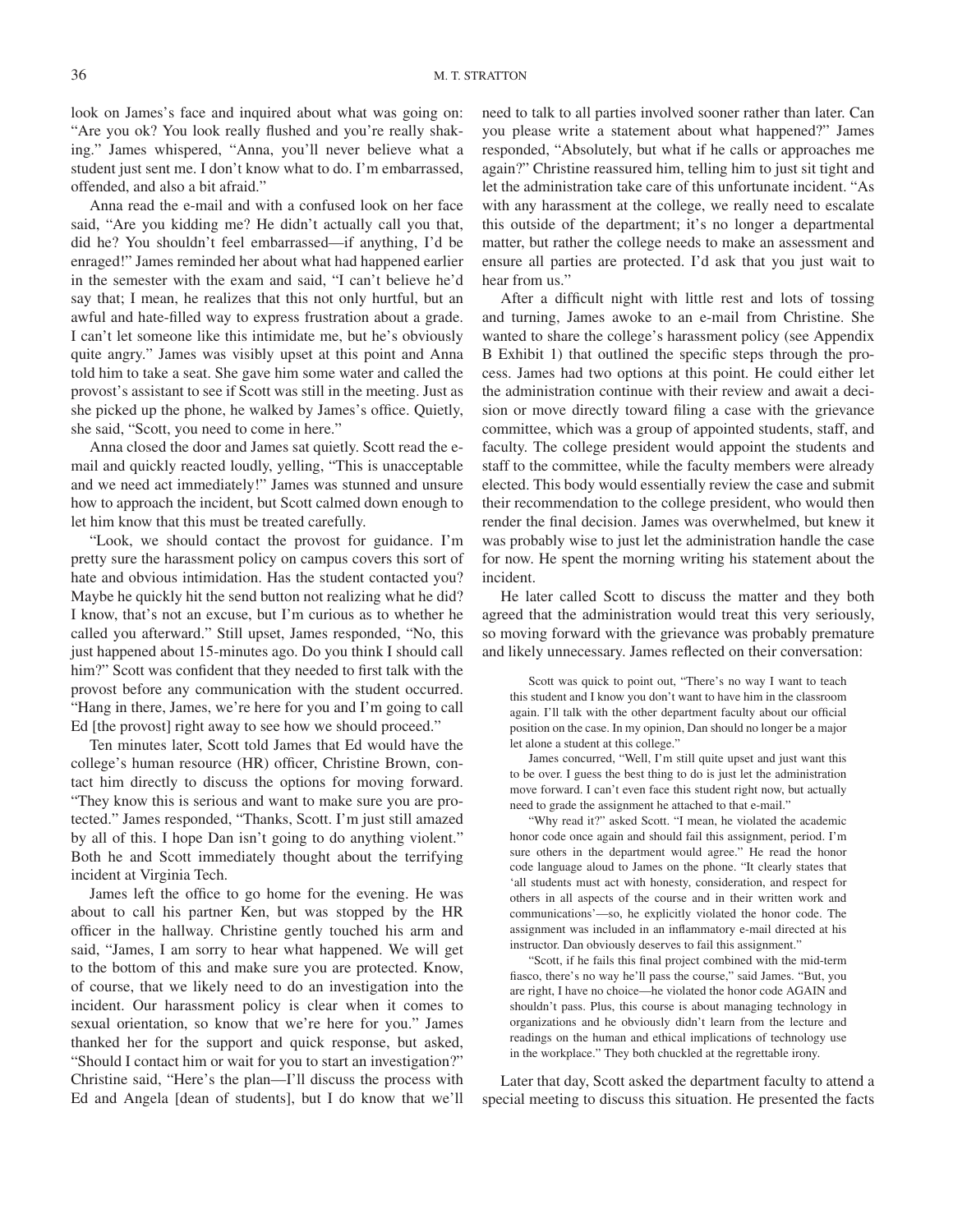#### JAMES MICHAELS 37

of the case and asked for a motion to officially support James and for a request that the administration, at a minimum, remove the student from the major, but preferably dismiss him from the college. Dan's academic adviser expressed concern for physical safety out of retribution by the student. Scott reassured everyone at the meeting that he was in touch with campus police and the dean of students, Angela Miller, about the incident and was told the student had been put on notice. They unanimously agreed on Scott's recommendation and also believed James's decision to fail the student was fair. James provided a breakdown of Dan's grades for the semester. By calculating the two failed assignments into the overall semester grade, he would receive an "F" in the course.

After the department meeting, James and Scott met with the provost to present the department's recommendation and to officially submit his statement. The provost reassured them that all of the evidence would be considered. He obviously could not pass judgment on the case since he would be part of the administrative review, but the provost did point out, "We treat all incidents of harassment seriously. I know Angela has asked for a similar statement by the student, so hopefully we'll come to a decision soon." Scott responded, "The department just hopes you take into consideration our views. We cannot and will not teach this student moving forward." The provost simply nodded his head and said, "We will take everything into account, Scott. Don't worry."

#### **The Initial Administration Response**

A little over a week later, James came back from lunch with his colleagues to find a voicemail on his office phone. He listened to the message and was surprised to hear Dan apologizing for his shameful e-mail. "Dr. Michaels, I accidentally sent the e-mail. I'm sorry if it sounded like I was harassing you. I was just mad." Just as James hung up the phone, the provost called. "James, could you come to my office? The administrative review has completed and we'd like to share with you our decision." Suspicious about the timing of both calls, James left for the meeting. As he walked over to the executive offices, he wondered whether he was ready to accept Dan's apology. It was still so emotionally salient.

James sat at the provost's conference table across from the administrators, including Christine and Angela. Looking forward to some closure and justice, James welcomed the conversation:

Christine started, "James, thank you for coming. We would like to share with you our decision about this unfortunate incident. We agreed that this was harassment and believe that the student should learn from his actions. It is important, I'm sure you agree, that as an educational institution we make sure the student learns from his mistake.'

James continued to listen intently as Angela discussed the sanction. "After talking with Dan, he is very upset and remorseful about what he said to you over e-mail. He understands that it was not only wrong, but also a serious violation of our harassment policy. We met with him earlier today and explained our decision. First, he would need to apologize to you and your department. Second, he would be placed on probation. Any other violations of the academic honor code would result in an immediate suspension. Lastly, we've asked him to attend a training session on diversity facilitated by our student life team."

The provost sat there looking down at the table. He avoided eye contact with James and remained silent. After what seemed like an eternity, James responded in absolute astonishment to the outcome. He looked at both women and said, "You mean to tell me that he is getting a slap on the wrist for this obvious and purposeful harassment? Christine, you are an HR Director and I believe you teach HR management here at the college. If he acted like this in the workplace, he'd be fired. What are we teaching him?" Looking over at the provost, James said, "If I did this to a student, I assume I'd be fired." The provost shook his head in the affirmative.

Christine quickly responded, "I understand you are upset. We spent hours this morning reviewing the case and strongly feel that this is a teachable moment for Dan. We value you as a professor and realize the pain this has caused. I hope you understand that we also must consider Dan as student in an environment where he should be able to learn from his mistakes."

James interrupted. "Are you telling me that he wouldn't learn from being dismissed? Otherwise, your decision will clearly send a message to our campus community that this type of reprehensible behavior is acceptable. I can't believe you would discount the impact this has had. I thought our college was one that valued respect and separated itself from this sort of hate. I think many folks would be outraged by this decision. You really are just letting him get away with it."

He turned to the dean of students. "Angela [dean of students], with all due respect, this clearly deserves more than probation and a session on diversity. This student has violated not only the academic honor code, but as I understand it, he's also been removed from the dorms because of drug use. Is that correct?"

Angela confirmed this, but stated that their review of this case and subsequent decision could not include other unrelated incidents. She responded, "I take offense to your assertion that we are simply slapping him on the wrist. This is a serious violation of our policy and I stand by our decision to hold him accountable. You may not agree with the outcome, but rest assured that Dan would learn from this sanction soon enough."

James, unable to control his emotions at this point, said in an outburst, "This is simply unacceptable. You give me NO option other than to file a grievance. Obviously you didn't even consider my department's recommendation. How am I expected to teach this student? Look, this meeting will definitely strain my relationship with the administration. I know things are bad with respect to enrollment and retention, but simply keeping a student on board and discounting the needs of a faculty member to achieve some sort of 'appropriate' justice seems more than bizarre. This isn't just name-calling; Dan knew his words would have impact. I'm sure if this was harassment on the basis of gender or race, there would be a different outcome."

Christine snapped back sharply. "Absolutely not. And to suggest such is contrary to our beliefs. You are of course an important member of this community and we are taking this very seriously. You have every right to file the grievance, but don't think we are treating this differently than any other harassment case." She lowered her voice and said, "We all hope that you decide against moving forward and trust us here."

James replied in complete frustration. "Of course I'll move forward. Apparently your definition of 'inappropriate' or what deems as 'harassment' is skewed. I have no choice but to file the grievance. Hopefully the college community will recognize the severity of this incident, hold him fully accountable, and sanction him accordingly. Your decision needs to be overturned." James anxiously sat back in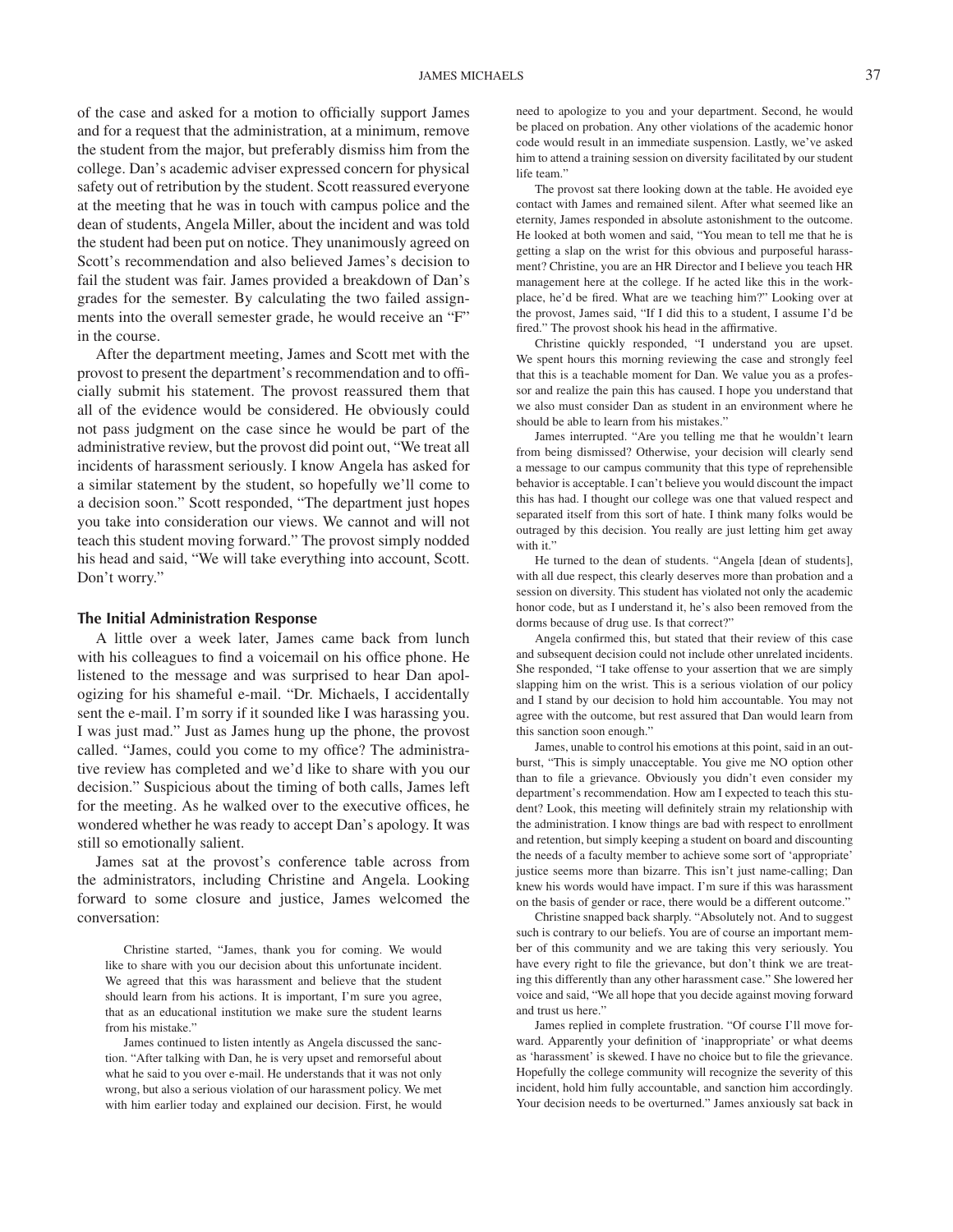his chair hoping to hear from the provost. "Can you please let me have the room with Provost Smith? Thanks."

The two administrators quickly left the office. James could not understand why the provost remained silent. He looked directly at the provost and said, "Ed, what just happened here?" Seemingly sympathetic to James's plight, Ed responded, "I understand your disgust with the result. The four of us spent all morning debating the outcome. The facts were clear and we came to agreement that the apology, probation, and diversity training were sufficient." James quickly interrupted, "Um, the 'four' of you?" The provost quickly backpedaled, "Well, the president was in the room briefly. He knew some of the details and said that whatever we decided that you and the department deserved an apology. He was adamant that this happen."

"Ed, I'm just so shocked that the administration wouldn't stand by a faculty member over this repeat violator of the academic and social honor codes, let alone someone who has now harassed a professor. You know that once the faculty hear about this, there will be outrage." The provost agreed that the faculty would likely be unhappy with this result. He apologized to James for this entire situation and reiterated Christine's earlier statement. "You are one of our most talented new faculty members with a bright future. Whatever you decide with respect to the grievance, we will continue to value you here at the college."

James thanked him, but internally questioned his sincerity. He shook the provost's hand and left. On his way back to his office, James thought to himself, "Scott will not believe this outcome." He was right. James stopped by Scott's office where he and Anna were meeting. "I just met with the administration and you'll never believe in your wildest dreams, or nightmares for that matter, what happened," said James.

He told Scott and Anna what had transpired. They both agreed that the grievance should be filed. "I just am amazed how they ignored our recommendation," said Anna. Scott encouraged James to meet with the ombudsperson<sup>3</sup> about the process moving forward. "Sandra Sanchez, our ombudsperson, should be able to give you guidance about the entire process, but you might want to ask her about the fact that the president was involved in this initial review. Isn't he supposed to select some members of the grievance committee and make the final decision based on their recommendation? This smells dirty and at the very least a conflict of interest," exclaimed Scott. James stood there with a blank stare on his face. He left Scott's office and called the ombudsperson. After informing Sandra about the entire situation, she indeed questioned why the president was involved in the administrative review when it clearly stated his role in the policy statement. Nevertheless, she asked James to document everything and prepare his statement to the grievance committee.

He spent the rest of the afternoon drafting his letter to the committee. To rehash the experience was an emotional rollercoaster, but James knew he had to document everything. Later that evening, he e-mailed the draft to Scott to review. Shortly after, Scott sent back suggested edits and James e-mailed the

final version to the provost (see Appendix B Exhibit 2). James knew that once he filed the grievance that this entire situation would escalate. He went home that evening and said to Ken, "This has turned out to be a nightmare, but we're going to fight it. This student has disrespected me and violated the very values that are shared by the entire community; I just hope others share my view. I have no clue what this will mean for me moving forward at the college. I love this place and can't imagine being anywhere else, but this has definitely clouded my view of certain individuals."

#### **The Grievance Committee Hearing**

More than one month after the administration rendered their decision, James received an official letter from the presidentialappointed grievance committee chairperson stating that the hearing would begin in early July. It was during this period that James came to grips with the administration's decision; he concluded that the college leadership simply did not understand the true significance of the harassment or the impact of their decision. He hoped the grievance committee would come to a different conclusion after the evidence was presented.

James recognized some names on the committee, especially the two faculty representatives. He believed they were unaware of the incident details, but James knew that staff and faculty began to learn about the case through the grapevine. As he and Scott walked to the conference room where the hearing was held, James commented, "I hope everyone is fair. This is such a precedent-setting decision for all involved." Scott reassured him that these two faculty and the other committee members would definitely treat this as a confidential process with all of the necessary due process. However, he commented to James, "I just hope Bob [President] doesn't involve himself at this stage of the game. They should be able to make their recommendation and I can only assume he'll uphold it. I'm sure he has heard some of the grumblings by faculty about their initial decision." James responded, "I hope so."

The hearing room door opened and the chairperson invited them to enter. It was only 24 hours earlier that Dan had sat in the same room explaining the incident from his perspective and answering the committee's questions. Dan submitted a written statement and read it aloud to those in attendance. Since both parties were made privy to their respective written statements before the hearing commenced, James learned a bit more about why Dan decided to spew such hateful language toward him on that fateful day. An excerpt from Dan's statement follows:

I am very sorry for what I said in an e-mail to Dr. Michaels. It was not my intention to harass him based on his sexual orientation. As an athlete on campus who has done much for the team, I know how important it is to be truthful and treat others with respect. I believe strongly that I did not cheat in the incident that Dr. Michaels references in his written statement and I will forever stand by my position. I guess my emotions got the best of me when I turned in the final assignment that day; I was so angry and hurt that he would think I cheated. I now know how important it is to watch what you say to another person, especially regarding sexual orientation, even if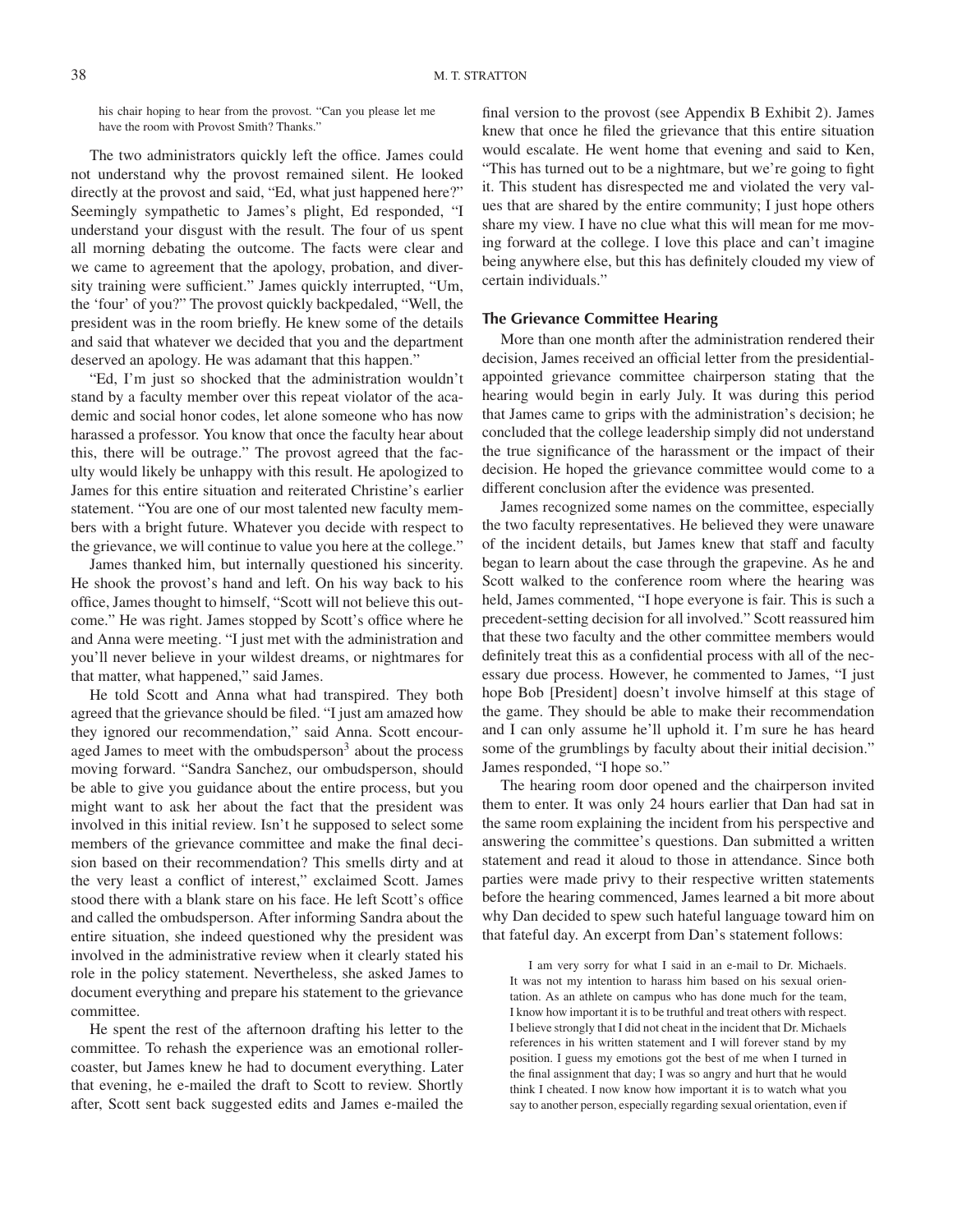you don't agree with that person. To be completely honest, the term just didn't mean much to me since friends on the team and I use it all of the time joking around. I now know it's not right especially since some think it's a slur.

For the next hour, with Dan's justifications weighing on his mind, James would tell the story of not only the harassment incident, but also the disappointment in the way in which the administration handled the review and its subsequent decision. He respectfully requested that the committee overturn the administration's decision. In his closing remarks, James reminded them, "This student's behavior was offensive, but more importantly the consequences for his actions will set a precedent that will undermine the existing policy. Perpetrators of this hate will not be dissuaded by such a policy unless there are genuine, serious consequences. A policy without teeth has no bite—it's simply counterproductive."

At the conclusion of the hearing, the chairperson reminded him that they would hear all of the evidence and then submit a recommendation to the president. "Professor Michaels, we appreciate your time and patience. Understand, however, that the president has the final say. He will receive our recommendation within the next week and communicate directly with you regarding the outcome."

James and Scott both left the hearing with a positive outlook. The committee seemed sympathetic and their questions allowed James to paint a persuasive, real picture about the emotional impact. Recognizing that this was almost over, James commented to Scott, "If they don't find him in violation of the policy and dismiss him, I'm not sure what I'll do." Scott calmly replied, "James, you know as well as I do that the community supports you. This student has a pretty bad track record and they'll see the overarching context. If this doesn't turn out the way we want it, I'll be floored. Hell, that'll never happen *...* well, maybe when pigs fly." James laughed, but knew deep down that the president was a wild card. Yes, Bob was known to support the department, but the administrative review process and initial decision seemed to undercut his trustworthiness on this issue. Only time would tell whether Scott's prediction would play out.

#### **A Game Changer**

Within a week, James received a letter from the president (see Appendix B Exhibit 3). He sat on the front steps of his home reading the letter to Ken. After some time thinking about the letter, he said to Ken in uncomfortable laughter, "I'd better call Scott to warn him about those flying pigs up in the sky." To James's continued disappointment, the president only partially upheld the grievance committee's recommendation.

He called Scott right away to discuss the president's decision. Scott said, "James, this can't be happening. What was he thinking? Let's get together right away to develop a strategy. I'll let our department colleagues know about this and we should probably see if the provost is available to discuss options." Before he left to meet Scott at the office, Ken irately

suggested to James he resign in protest. Recognizing how upsetting this was to Ken, James responded, "Look, we'll figure this out. I can't resign right now—we just bought a house and we know how horrible the market is right now! Plus, I can't let it end like this. There has to be a way to change things."

James jumped into the car and began the drive to campus. He soon became overcome by a deep sense of betrayal. He just kept reflecting on everything that had transpired this last month and trying to make sense of how and why the president decided not to dismiss the student and to encroach upon James's grade decision by seemingly accommodating the offending student's concerns. In the midst of navigating this very murky situation, James was certain of one thing—he couldn't stand by and let these injustices go unanswered. Yet he was unsure how to respond and who to approach for help. James arrived on campus eager, yet scared about what was to happen next.

### **Case Question for Students**

From James's perspective, he experienced not only homophobic harassment by a student, Daniel Potter, but also a variety of injustices resulting from decisions and actions by college officials during the harassment aftermath.

- 1. In what ways did Daniel Potter's actions and words violate the college harassment policy? Are there ways to consider that they were not in violation of that policy? Applying concepts and theories from Bolman and Deal's structural and symbolic frames, analyze and explain the harassment and ensuing disputes in this case.
- 2. What recommendations do you have for both James *and* the college president moving forward? Explain and describe in detail the specific strategies for the chosen course of action, using examples from the case and theories and concepts to support your recommendations.

#### **JAMES MICHAELS (B)<sup>4</sup>**

As a victim of alleged homophobic harassment, James Michaels must now confront the decisions made by college officials, particularly President Jones, to manage the situation. In the continuation of this case, James solicits support from faculty colleagues to challenge the president's actions in terms of both the harassment decision and the mandate to reassess the offending student's course grade. In an unexpected turn of events, colleagues succumb to pressure by the president and senior faculty to reverse course in their support for James. In the end, he fails to secure a just and reasonable resolution to hold both the student and president accountable for their respective actions. Should James continue this battle or surrender to defeat? Students assigned this second part of the case are asked to determine the best course of action for James, now that the situation has once again shifted out of his favor.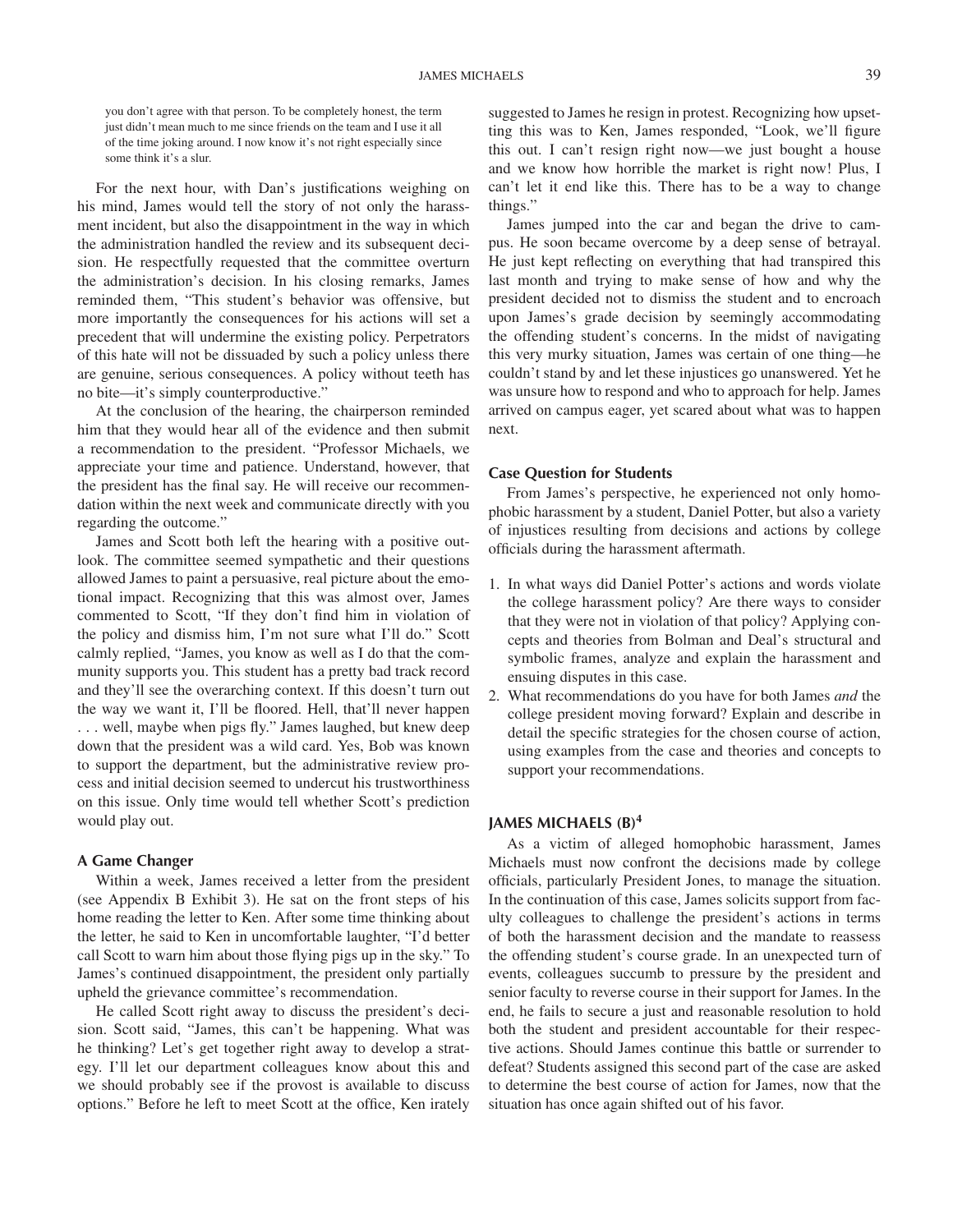#### **The President's Decision**

James met Scott at his office ready to strategize on how to respond to President Jones's decision about the harassment case and the emerging challenge regarding the student's grade in the MIS course. He and Scott discussed the committee's recommendation and the president's decision in detail. First, the committee proposed that the student should be dismissed from the college. Second, they believed that another department faculty member should reassess the student's performance. In the president's decision letter, he states:

Without a doubt, this is an example of harassment as defined in the existing policy. After reviewing all of the evidence, I concur with portions of the committee's recommendations. First, I have informed the Dean of Students, Dr. Angela Miller, to suspend the student in question for one semester, which is more severe than the original sanction rendered by the administration. Along with the original sanctions imposed by the administrative review body, I believe this is a just punishment. Dismissal would be too extreme. Second, I agree with the committee's recommendation that the student's performance in the MIS course should be reassessed to ensure fairness to all parties. There may have been unintentional bias in the grading and we must also protect the student. Therefore, I have instructed the provost, Dr. Edward Smith, to work closely with the Department of Computer Science chairperson, Dr. Scott Ferradino, to this end.

Scott admitted to James that this was very damaging and would likely undercut any further attempts at seeking justice. "We must speak to the provost immediately. Yes, Dan will be suspended, but he'll remain a major. It'll be challenging for all of us to teach him, especially if some are afraid. But, to be honest James, this is more than about the harassment at this point. It's really about the president ignoring procedures and flexing his political muscle." Anna walked into the room to join the conversation. Scott asked Anna, a fellow member on the Faculty Executive Board (FEB), about the possibility that faculty rights were violated. They read her the letter and she immediately raised her eyebrows.

"There's a red flag," Anna exclaimed. "The administration cannot force the department to change the grade; there is an existing process by which students can appeal grades. It must go to the professor, department chair, and then the academic standards committee. Essentially, the president circumvented the entire process as stated in the college catalog and faculty handbook. That's just not his role. If he can do this now, there's nothing stopping the administration from stepping over the line in the future. We all know that grades are the purview of the faculty!" James sat there reflecting quietly as Anna and Scott discussed the implications of the president's decision. Yes, the sanction was not as severe as they wanted, but now the president seemed to the cross the line in an entirely new direction.

Upset by what was going on, James loudly interrupted, "This seems so corrupt. He involved himself at the beginning of the process and now has violated our rights to assign grades. I am completely supportive of the grade appeal process and if the student wanted to appeal, I would have heard his argument. The student never reached out to me about this. Where is this coming

from?" Scott pointed out that the student must have discussed this in the grievance committee hearing. They were aware of the departmental support for James's decision to fail Dan on the assignment because of the honor code violation. "He must have convinced them that this was unfair because of possible bias. I don't necessarily agree, but that's the only thing I can think of at this point. Let's head over to Ed's office now to see if he can provide some clarification. I'm sure once the FEB hears about this, they will want to act," replied Scott. Anna concurred, but wanted to first hear what the provost had to say about a possible appeal. James was less than optimistic, as the harassment policy clearly stated that the president was the final arbiter.

The meeting with the provost resulted in even greater uncertainty about the entire situation. Scott and James both vehemently objected to the president's decision, but the provost reminded them that he could not comment. He understood their concerns, but calmly stated, "I don't believe you have the right to appeal at this point. There is no body for appeal. I must ask you, Scott, to work with me on reassessing the student's performance." James interrupted, "With all due respect, isn't this a further injustice? There is a grade appeal policy in place and the president simply ignored it." The provost agreed that this created a delicate situation and would discuss it further the president. That said, the provost replied, "James, I know this president and once he makes a decision, he rarely retreats. It is also critical for you to know that the president has been advised by legal counsel to avoid discussions on this matter with you or others in your department."

While the conversation with Ed underscored the president's likely strategy to hold firm in his decision, James and Scott left the meeting both disappointed and energized. As they walked back to the office determined to develop a strategy to hold the president accountable, Scott commented that this was not the end. "They can't do this. It's just not right."

#### **Responding With a New Strategy**

The first faculty-wide meeting of the fall semester began with fervor. The new budget for the next fiscal year was announced at the start of the summer and it included a severe cut in faculty compensation, including a one-time decrease in salary and a permanent reduction in retirement benefits. The entire faculty was up in arms over these changes and demanded answers from the administration. James knew that Scott and Anna had spent the summer updating their fellow FEB members about the harassment case and ensuing decision by the president. However, with the fiscal problems, Scott and Anna both knew it would take some time for the FEB to take up the issue. This was not to say that faculty members were unsympathetic about the outcome, but the current chair of the FEB, Dr. Shawn Lynch, adamantly wanted to address the financial crisis first.

In the meantime, Anna and Scott received support by a majority of the FEB for a letter rebuking the president. They agreed that a letter would be drafted to share with the faculty before the November meeting. Anna informed James that the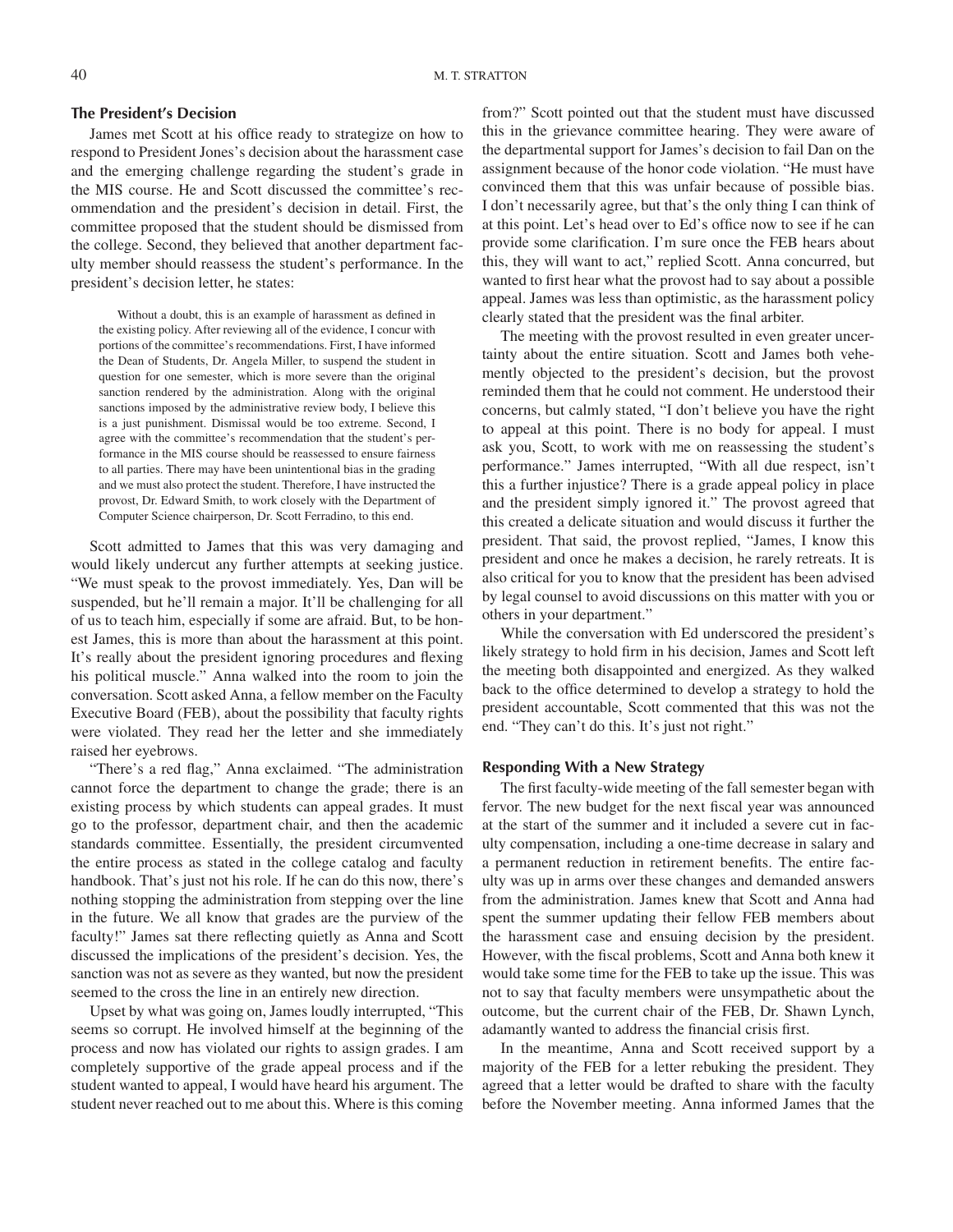#### JAMES MICHAELS 41

FEB continued to have concern about the impact of the president's decision with respect to both the harassment sanction and the grade review mandate. Nevertheless, Shawn convinced some on the FEB to tone down the initial draft to exclude any words that would seem threatening of censure or even a rebuke. Rather, Shawn told his FEB colleagues, "We need to just put Bob on notice that he cannot cross the line, but more importantly we need to demand a policy change so this doesn't happen again." None of the FEB members disagreed, but Scott and Anna were both concerned that the draft would become too watered down. Behind the scenes, however, FEB members assured Scott that a weak letter would not pass a faculty vote.

In late November, Anna informed James that the letter would come to a vote at the coming Thursday faculty-wide meeting. On meeting day, he was nervous about how his colleagues would react, especially after some informal conversations before the meeting. Faculty from across disciplines agreed that he was wronged by both the student and the administration. However, some told James that the punishment was actually sufficient because previous instances of harassment were dismissed by the administration and in some cases the students in question were just placed on probation. Some saw the president's decision as a substantive change as compared to what was done in the past. Scott heard the same rationalizations, but told James and others, "Now is the time for us to take a stance and show the administration that harassing a faculty or staff member is wrong and needs a swift and appropriate response."

The draft letter was the first item for discussion on the agenda. The letter voiced disapproval about the president's sanction decision and grade review mandate. It also asked for a review of and change in the harassment policy to ensure that such conflicts of interest would be removed. Shawn asked James to give a brief synopsis of the event even though many already knew the details. Many in the audience were visibly upset by what James had to say; some even had tears in their eyes as James expressed his frustration and sadness. He thanked his colleagues for their support and specifically mentioned Anna, Scott, and members of the FEB. Shawn then displayed the draft letter on the projector and read it aloud to the audience. The reactions were surprising. One untenured junior faculty spoke up in support of stronger language. Other senior colleagues voiced similar concerns. Shawn asked the group whether the current letter should be amended and if so, to what degree. Faculty members requested significant edits to the letter.

With pressure from the attending faculty, Shawn reluctantly proposed the amended letter (see Appendix B Exhibit 4) for an immediate vote. James was elated with what transpired next. In a genuine show of support, the attending faculty unanimously voted to send the letter directly to the president with a copy sent to the provost. With a sense of finality in the air, Shawn did warn the faculty that the president would likely respond to this letter. For the moment, however, James felt relief. He thanked Shawn after the meeting concluded for bringing this to the floor. "I really appreciate the willingness of the FEB to tackle a

very sensitive issue at this time," James said. Shawn awkwardly smiled and reminded him, "This isn't over. Unfortunately, the president will take this as a rebuke even though that particular word wasn't used."

A week later, Scott received a disturbing call from Shawn. Apparently the president denied any responsibility for the grade review mandate and was threatening to take legal action against the faculty for character defamation due to libel and slander brought about by the letter and faculty-wide discussion. Scott asked James to come over to his office to clear things up and invited James and Anna to sit in on the meeting. Shawn started, "Look, the president is furious. He pulled me into his office after receiving the letter. He's telling me that the grievance committee made the decision and he just went along with it." Scott was furious. "Are you meaning to tell me that the buck doesn't stop at the president's desk? This is clearly an attempt to avoid responsibility. The harassment policy states that he makes the final decision based on the committee's recommendation. He could have easily said 'no' to the grade review. He didn't have a problem taking a softer approach to the harassment sanction, changing it from dismissal to suspension." Shawn agreed, but stated, "He is really upset and asking that we change the letter. If not, he said he would respond in kind to the entire faculty. I'm not sure what 'in kind' means, but with everything going on with the budget, this could be quite scary." Knowing that Shawn is a senior colleague with considerable clout, Anna carefully responded. "I appreciate what you are saying, Shawn, but why don't we just wait for him to respond in writing. He could just be bluffing." The discussion ensued and they finally agreed to let the president just respond to the letter.

The fall semester was coming to a close, so Scott and Anna were convinced the president would just wait until the spring to respond. James hoped that the president would actually just let the letter stand and not respond, but there seemed to be a surprise at every turn. He was preparing himself for anything.

#### **Winter Break**

Unbeknownst to James and most faculty members, the FEB exchanged numerous e-mails over winter break regarding the president's demand for retraction. Shawn met on a number of occasions with the president during break. They both came to an agreement that more important issues could be addressed and this harassment case was an unfortunate distraction. If they pushed the president, at least from what Shawn perceived, unintended consequences might end up hurting the faculty. Scott and Anna both attempted to convince others that they should wait for an official response. "Why act now?" Scott asked his colleagues over e-mail. Shawn proposed that a new letter should be drafted by the FEB and sent out via e-mail to the entire faculty for approval. Anna was uneasy with this strategy as the faculty already unanimously approved the letter's language, given all of the relevant facts. "We can't just discount what was approved and send out a watered-down version that holds the grievance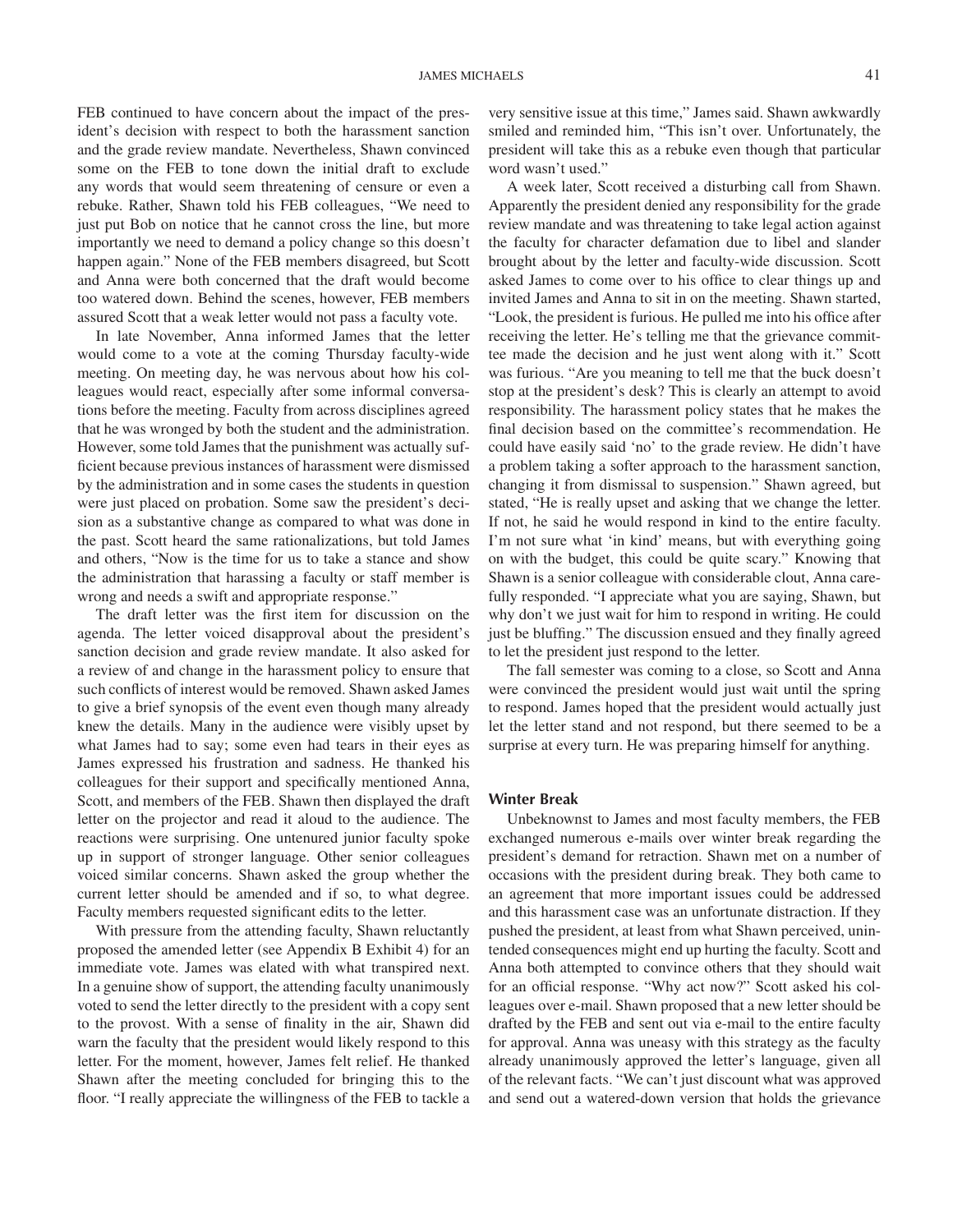committee responsible when they had zero decision authority." While other FEB members voiced similar concerns, they sided with Shawn that this issue just needed to come to an end. The fiscal problems facing the college were going to result in possible furloughs and they wanted to focus their energy on more "important" items.

On a blustery afternoon in January, Shawn sent out an e-mail to the entire faculty requesting a retraction that would relieve the president of sole responsibility for the decision to reassess the student's performance. He asked the faculty to review the letter and "if there were no responses in the negative, the new version would be sent to the president." Two senior faculty members responded in the affirmative (see Appendix B Exhibit 5).

On an unseasonably cold January evening with a surprise snowfall in the forecast, James sat in front of his computer at his home office in complete amazement. It was not the winter weather that took his breath away, but rather the shocking emails from two senior faculty colleagues. He soon experienced a sharp pain in the pit of his stomach that can only be described as a toxic mix of anger and embarrassment. James had not felt this way since more than six months earlier when Dan harassed him using a homophobic epithet. Not only were these two colleagues absent from the faculty-wide meeting in November, they demanded that the FEB apologize to the president for any misinformation about his role in the process. One of the responding faculty members went even further with her comments:

It is unconscionable and a waste of time that something as benign as juvenile name-calling came to the level of the FEB. This should have been handled at the department level. To call this incident "harassment" belittles the real victims of hate in our society.

James sat at his desk late at night wondering what to do. James's reflections on the preceding six months were flooded by questions second-guessing his actions. "Did I take this harassment case too far; should I have just accepted the president's decision; how can I continue working in a community that disregards their espoused values of tolerance, diversity, and academic freedom; and now what should I do, if anything?" This was a devastating turn of events for James and his department colleagues. He suspected that some faculty members, especially the untenured junior faculty, would hold off responding because of potential backlash by the more senior colleagues. Yet he was holding out hope that someone would come to his defense. With a deep sense of loneliness, he sat at his desk afraid of what the next e-mails might bring, let alone the coming semester.

#### **Case Question for Students**

James believes that he failed to secure a just and reasonable resolution to hold both the student and president accountable for their respective actions.

1. To what extent did the actions of the college president uphold or violate the requirements of procedural, distributive, or interactional justice? What frame(s) do you think the president used to guide his behavior and decisions in this case?

- 2. If you were the president, how would you apply Bolman and Deal's Human Resource Frame to express your concerns about the written attack on James? Draft a revised "President's Decision Letter" (Appendix B Exhibit 3) and propose other recommended actions.
- 3. What frame predominates in James's grievance request? Considering the theories and concepts of this frame, what specific recommendations do you have for James to reach a satisfactory conclusion?
- 4. Using the Political Frame, analyze the conflict and power play in this case. How and why does this frame explain the actions of the various political actors? Applying the theories and concepts from this frame, what should James and the college president do to achieve their respective agendas?

#### **NOTES**

1. This case was developed solely for student learning using critical thinking, theory application, and problem-solving skills in both written assignments and class discussions. This is neither an endorsement nor a reflection of effective or ineffective management practices. While this case is based on actual events, numerous aspects of the story are fictionalized to protect the confidentiality of persons and entities involved. The details presented in the case study are from the perspective of James Michaels (pseudonym). Instructors may wish to refer to the associated Teaching Note when assigning James Michaels (A) and (B) together.

2. See Appendix A Table A1 for a complete character list and Appendix A Table A2 for higher education terminology descriptions.

3. This appointed or elected member of an institution (faculty or staff) receives and investigates any policy-violating incidents made by others in the institution. This individual reports on any findings related to the investigation.

4. This case continues the story of James Michaels, an openly gay professor, who becomes victim of homophobic harassment. He soon finds himself subject to various injustices brought about by college officials as they attempt to solve this sensitive management challenge. As with James Michaels (A), the following is based on actual events, but numerous aspects of the story are fictionalized to protect the confidentiality of persons and entities involved. The details presented in the case study are from the perspective of James Michaels.

#### **APPENDIX A**

TABLE A1 Character list (in order of appearance in the case)

| Name                | Role                                                                          |
|---------------------|-------------------------------------------------------------------------------|
|                     | Dr. James Michaels Assistant professor of computer science<br>and protagonist |
| Dr. Scott Ferradino | Computer Science Department<br>chairperson                                    |
| Dr. Robert Jones    | College President                                                             |
| Dr. Edward Smith    | College provost, dean of faculty                                              |
| Dan Potter          | Offending student                                                             |
| Dr. Anna Dyer       | Senior computer science faculty member                                        |
| Christine Brown     | Human resource officer                                                        |
| Dr. Angela Miller   | Dean of students                                                              |
| Dr. Shawn Lynch     | FEB chairperson and senior faculty<br>member                                  |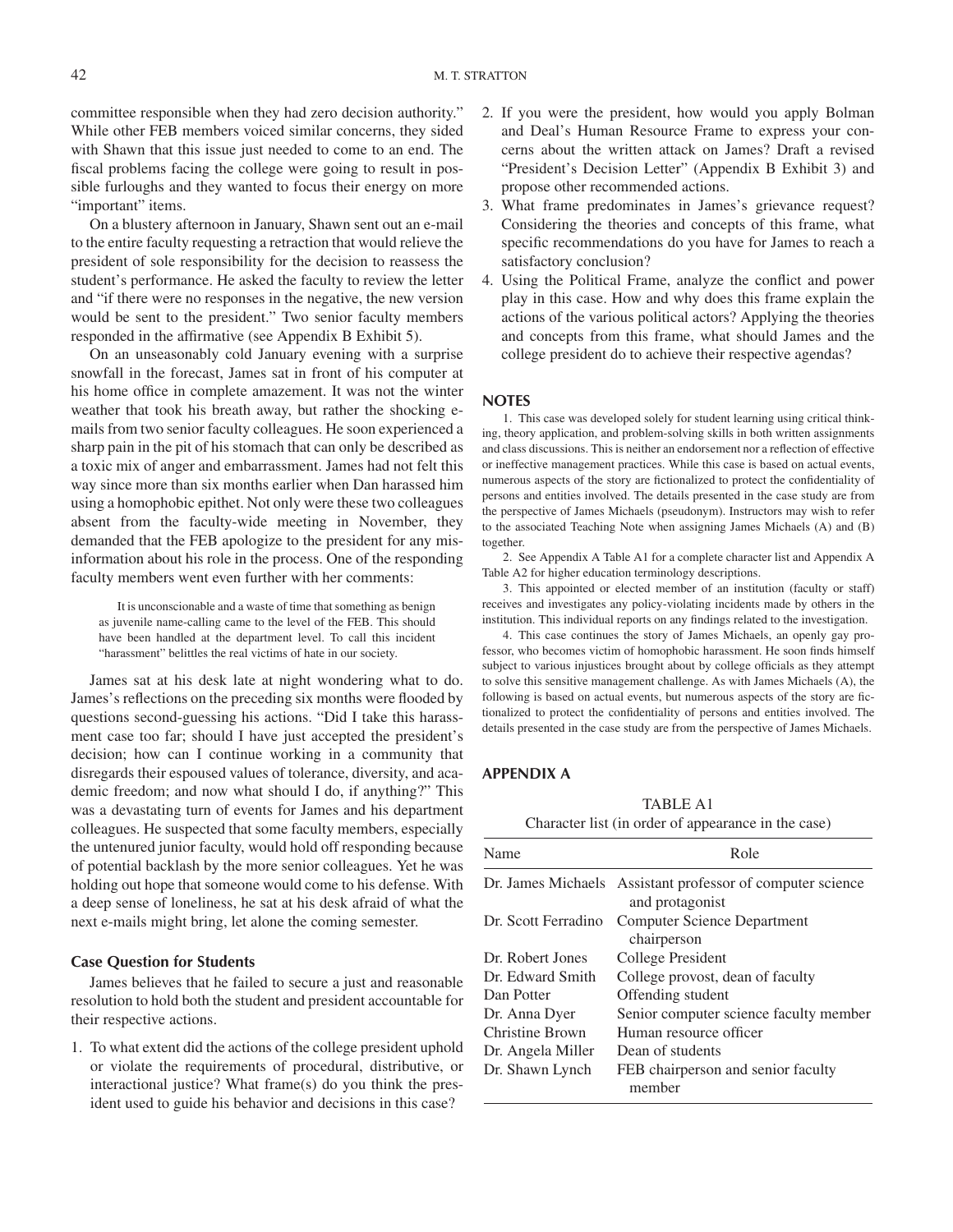## JAMES MICHAELS 43

## TABLE A2 Academic terminology

| Terminology                     | Definition                                                                                                                                                                                                                                                                                                                                                                                                                                                                                         |
|---------------------------------|----------------------------------------------------------------------------------------------------------------------------------------------------------------------------------------------------------------------------------------------------------------------------------------------------------------------------------------------------------------------------------------------------------------------------------------------------------------------------------------------------|
| Academic freedom                | The freedom to study and teach ideas without fear of censorship, reprisal or termination. Often,<br>this term involves decisions made by professors about what to include in the curriculum, how<br>content is delivered, and how/why students are assessed in relation to academic performance.                                                                                                                                                                                                   |
| Academic honor code             | Many institutions hold students responsible for and accountable to upholding standards of<br>integrity related to academic performance. This often includes, but is not limited to,<br>plagiarism and behavioral conduct related to course material and relations with students,<br>faculty, and staff.                                                                                                                                                                                            |
| Academic standards<br>committee | This body is usually composed of elected faculty and appointed staff. It oversees all academic<br>policies to ensure fair implementation; students and faculty can approach the committee with<br>any propertied violations for review.                                                                                                                                                                                                                                                            |
| Administration                  | This is a general term that describes the team of decision makers, including the president and his<br>senior staff. Here, we see the provost, dean of students, and human resource officer, among<br>others.                                                                                                                                                                                                                                                                                       |
| Dean of students                | Typically, this official leads the student life aspects of the college experience, including student<br>activities and residential planning. This individual is sometimes called the "vice-president of<br>student affairs."                                                                                                                                                                                                                                                                       |
| Department chairperson          | This individual is typically a senior faculty member with years of experience as a professor in a<br>specific discipline/academic department. In some instances, the chair is appointed by the<br>provost and/or elected by his fellow department members for a fixed period of time.                                                                                                                                                                                                              |
| Faculty executive board (FEB)   | This body is composed of a select number of faculty members, elected by peers, to serve a fixed<br>number of years. It helps develop the agenda for the entire faculty and communicates such<br>issues, concerns, and solutions to the administration for review. This body also works closely<br>with the provost to ensure academic and faculty personnel policies are upheld and amended if<br>necessary. In some institutions, this body is called the "faculty senate."                       |
| FEB chairperson                 | Typically, this is an elected senior faculty member who serves as leader of the FEB for a fixed<br>term. This leader of the faculty communicates directly with the provost, president, and other<br>members of the administration on behalf of the faculty. In some institutions, this individual is<br>called the "senate president."                                                                                                                                                             |
| Grievance                       | A term describing an official complaint against specific action, including a decision or behavior.                                                                                                                                                                                                                                                                                                                                                                                                 |
| Ombudsperson                    | This appointed or elected member of an institution (faculty or staff) receives and investigates<br>any policy-violating incidents made by others in the institution. This individual reports on any<br>findings related to the investigation.                                                                                                                                                                                                                                                      |
| President                       | Usually this official is appointed by an internal board to lead the institution; the president is the<br>executive and chief officer entrusted with setting the agenda and direction for the institution.<br>Often this individual is also called the "chancellor" or "chief executive officer."                                                                                                                                                                                                   |
| Provost                         | This chief academic officer is appointed by the president and oversees all aspects of the<br>institution's academic affairs. In many institutions, the provost was once or currently is a<br>professor with appropriate credentials; this individual is sometimes called the "dean of<br>faculty" and/or "vice-president of academic affairs."                                                                                                                                                     |
| Staff                           | This is a general term that describes all nonfaculty individuals in an academic institution.                                                                                                                                                                                                                                                                                                                                                                                                       |
| Tenure                          | This term describes the status achieved by an individual (usually a professor) after having<br>successfully completed a trial period of employment. After a detailed review of contributions<br>to both the individual's institution and academic discipline, tenure may be granted. This will<br>often protect the individual from termination without just cause; it protects professors in cases<br>where they disagree with authority or engage in scholarship that is outside the mainstream. |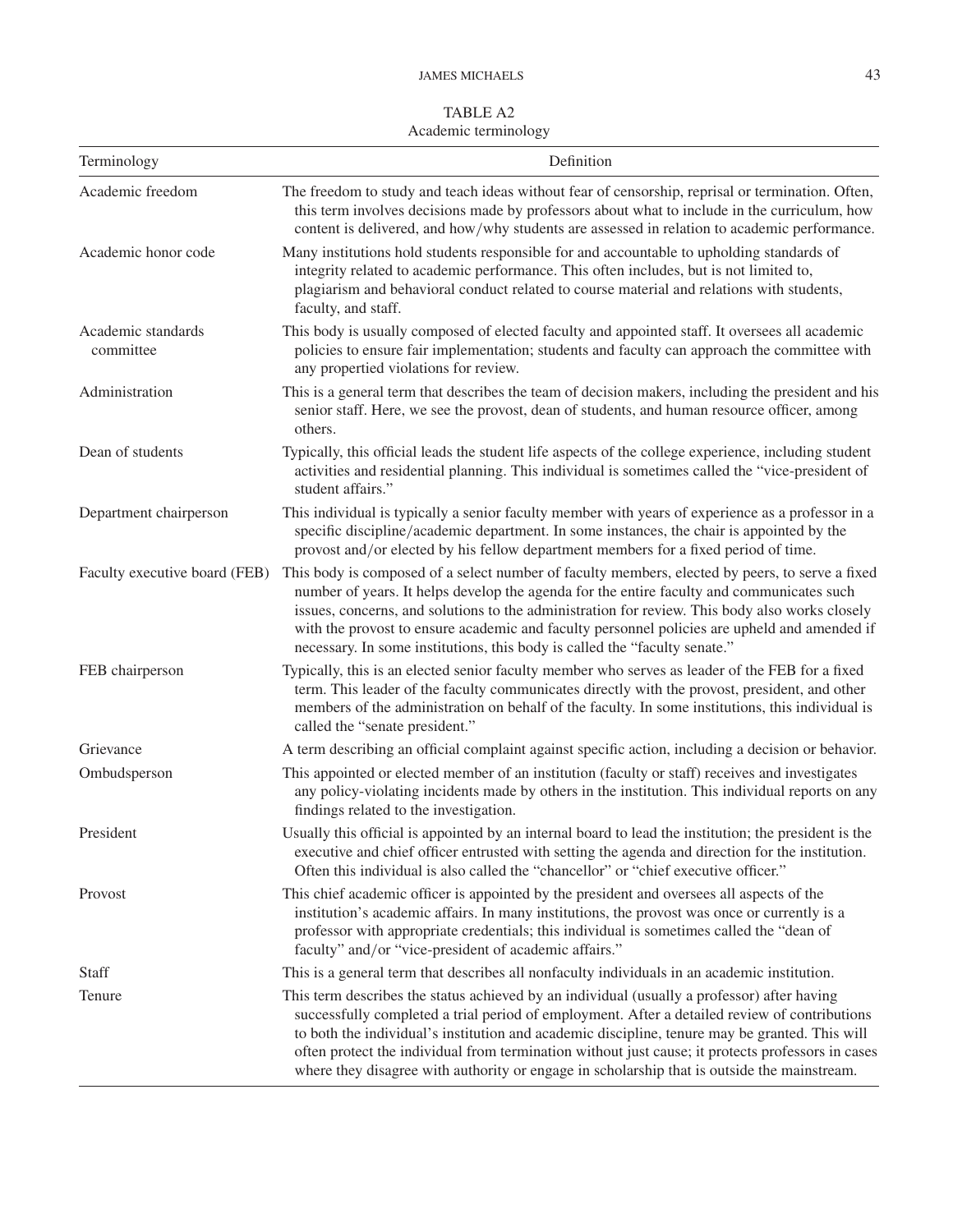#### **APPENDIX B**

#### **Exhibit 1: College Harassment Policy**

Abridged Harassment Policy at XXXX College (as of April 2009)

- Purpose: To establish guidelines governing the prohibition harassment by members of the XXXX College community.
- Definitions: Harassment: An attempt to demean, intimidate, or abuse another individual or to create a hostile or offensive environment on the basis of another's sex, race, color, sexual orientation, religion, age, disability, national origin, or any classification currently protected under federal, state or local anti-discrimination statutes.

Sexual Harassment: Unwelcome sexual advances, requests for sexual favors, and other inappropriate verbal, written, or physical conduct of a sexual nature that takes place under any of the following circumstances:

- a) When submission to such conduct is made, explicitly or implicitly, a term or condition of an individual's employment or participation in an education program;
- b) When submission to or rejection of such conduct by an individual is used by the offender as the basis for making personnel or educational decisions affecting the individual subject to sexual advances; or
- c) When such conduct has the purpose or effect of unreasonably interfering with the individual's work and*/*or academic performance or creating an intimidating, hostile, or offensive work or educational environment.

The following are examples of unlawful harassment:

- Unwelcome sexual advances. This includes patting, pinching, brushing up against, hugging, kissing, fondling, or any other similar physical contact considered unwelcome by another individual;
- Requests or demands for sexual favors. This includes subtle or blatant pressures or requests for sexual favors accompanied by an implied or

stated promise of preferential treatment or negative consequence concerning one's employment status, or educational evaluation or record;

- Verbal abuse that is sexually oriented and considered unwelcome by another individual. This includes commenting about an individual's body or appearance where such comments are beyond mere courtesy; telling "dirty jokes" that are clearly unwelcome and considered offensive by others or any other tasteless, sexually oriented comments, innuendoes, or actions that offend others;
- Engaging in sexually-oriented conduct that would unreasonably interfere with another's academic or work performance. This includes extending unwanted sexual attention to someone that reduces personal productivity or time available to work at assigned tasks; or
- Creating a work or learning environment that is intimidating, hostile or offensive because of unwelcome sexually oriented conversations, suggestions, requests, demands, or physical contact.

General Policy:

XXXX College affirms the principle that its faculty, staff, and students have the right to be free from harassment by any member of the XXXX College community. The College is committed to the creation and maintenance of an academic and work environment in which all persons who participate in College programs and activities can do so in an atmosphere free from all forms of harassment on the basis of the characteristics described above.

There will be no adverse action against any individual for reporting an incident of harassment, or for participating in or cooperating with an investigation of an alleged incident.

Any individual who believes that she*/*he has been subject to harassment should report such conduct promptly, using the appropriate complaint procedure outlined below. All complaints of harassment will be investigated as appropriate. Confidentiality will be preserved consistent with applicable laws and the College's responsibility to investigate and address such complaints.

It is the intention of the College to take whatever action may be needed to prevent, correct, and, if necessary, discipline behavior which violates this policy. Any individual who is determined to have committed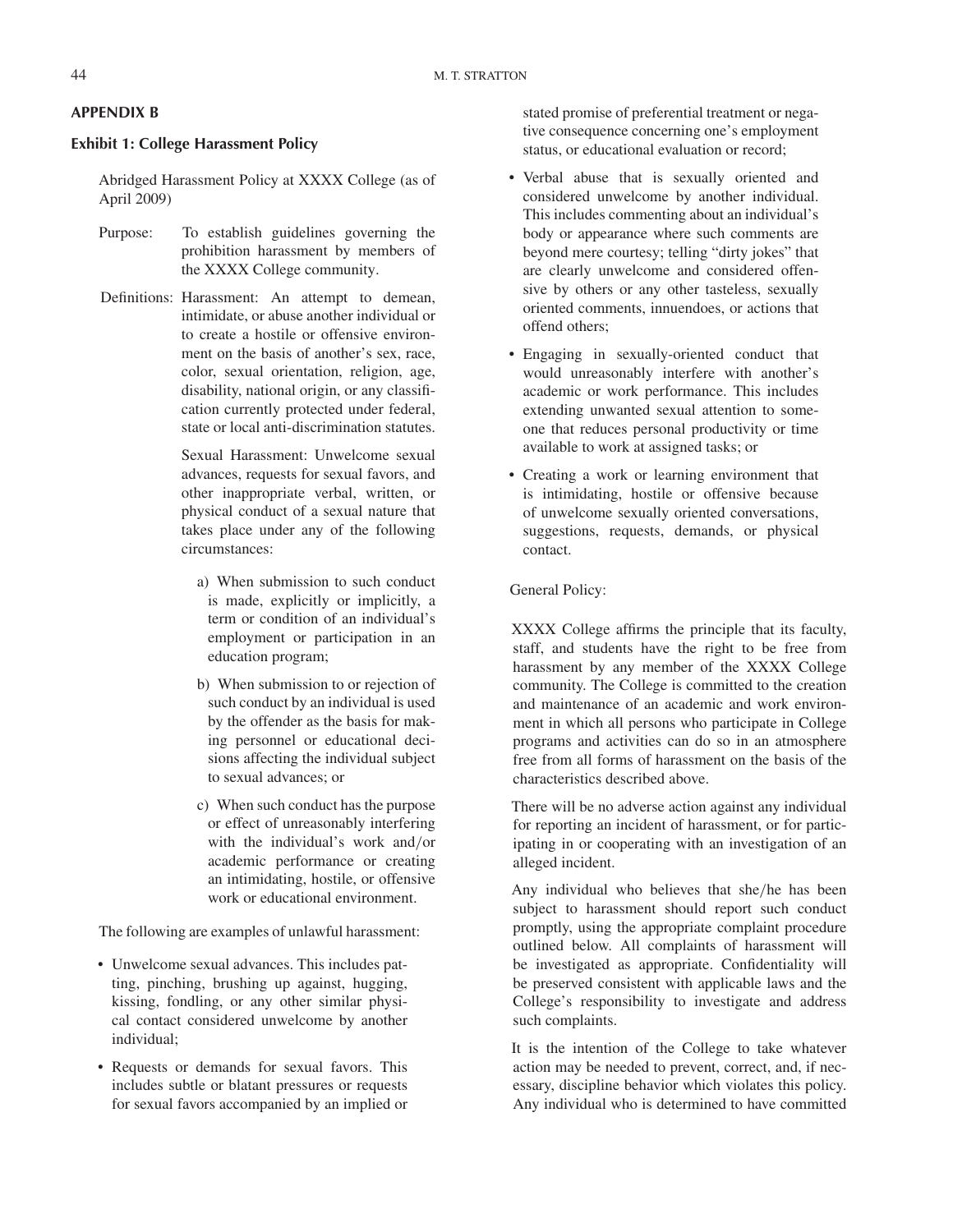actions of harassment will be subject to appropriate disciplinary action, as described below.

Operating Bodies:

- I. Ombudsperson: The President of XXXX College will appoint a staff member to the position of Ombudsperson, and this position will be clearly identified to the College community. The Ombudsperson shall receive such training in and education about policies and practices designed to eliminate harassment as is necessary to be well prepared for her*/*his responsibilities. The Ombudsperson will disseminate information to the College community regarding the harassment policy, what harassment is, what the individual can do, and where to go for help, and will coordinate educational programs on such topics for the College at large.
- II. Grievance Boards: The President of XXXX College will appoint staff employees and students, and the faculty shall elect faculty members, to a standing College Grievance Board to receive complaints by faculty, staff, students and others of harassment. Faculty will elect faculty members to a standing Faculty Grievance Board to receive complaints of harassment by faculty members. All members of the College community are expected to cooperate fully with both grievance boards and with College officials.

Operating Procedures:

- I. Complaints.
	- A. Reporting Complaints: Any member of the College community who believes that she*/*he has been the victim of harassment should report their belief to the responsible College official. The "responsible College official" is designated as follows:
		- 1. Students: Students should report acts of harassment to the Human Resources Officer or Dean of Students.
		- 2. Staff: Staff should report acts of harassment to the Human Resources Officer.
		- 3. Faculty: Faculty should report acts of harassment to the Human Resources Officer or the Provost.
	- B. Investigation: The responsible official or her/his designee shall refer the matter to the appropriate grievance board for an investigation, as set out

below. The responsible official may also conduct (or direct) an investigation as appropriate to the particular circumstances.

- C. Any member of the College community who believes that she*/*he has been the victim of harassment by a faculty member may bring the matter to the attention of the responsible official designated by the College to handle such complaints.
- D. After an initial meeting with the responsible official, the complainant should submit a written statement to the responsible official. This written statement should contain the following information: date(s), specifics of incident(s), and names of witnesses. The responsible official will inform the alleged offender of the allegation and of the identity of the complainant. The responsible official will give a written statement of the complaint to both parties. If the complainant has failed to provide a written statement, the responsible official may proceed in accordance with the procedure below—in such cases, a written summary of the allegations will be provided to the alleged offender. Every effort will be made to protect the complainant from adverse acts committed in retaliation for her/his having made the complaint.
- E. The responsible official may attempt to effect informally an acceptable resolution, if appropriate. In all instances, however, the responsible official shall inform the President or her/his designee of the complaint; the President or her/his designee reserves the right to conduct an inquiry or investigation, as appropriate.
- F. The responsible official shall promptly notify the chairperson of the appropriate grievance board of the complaint and shall transmit the written statement (or, in cases where no written statement was provided, the written summary) or other materials provided by the complainant to the chairperson.
	- i. The grievance board will make recommendations to the President or her/his designee of any corrective action or sanctions it deems appropriate.
	- ii. The President or her*/*his designee will inform the grievance board of the final disposition of complaints referred to her/him.
	- iii. If, following the inquiry or investigation, the President determines that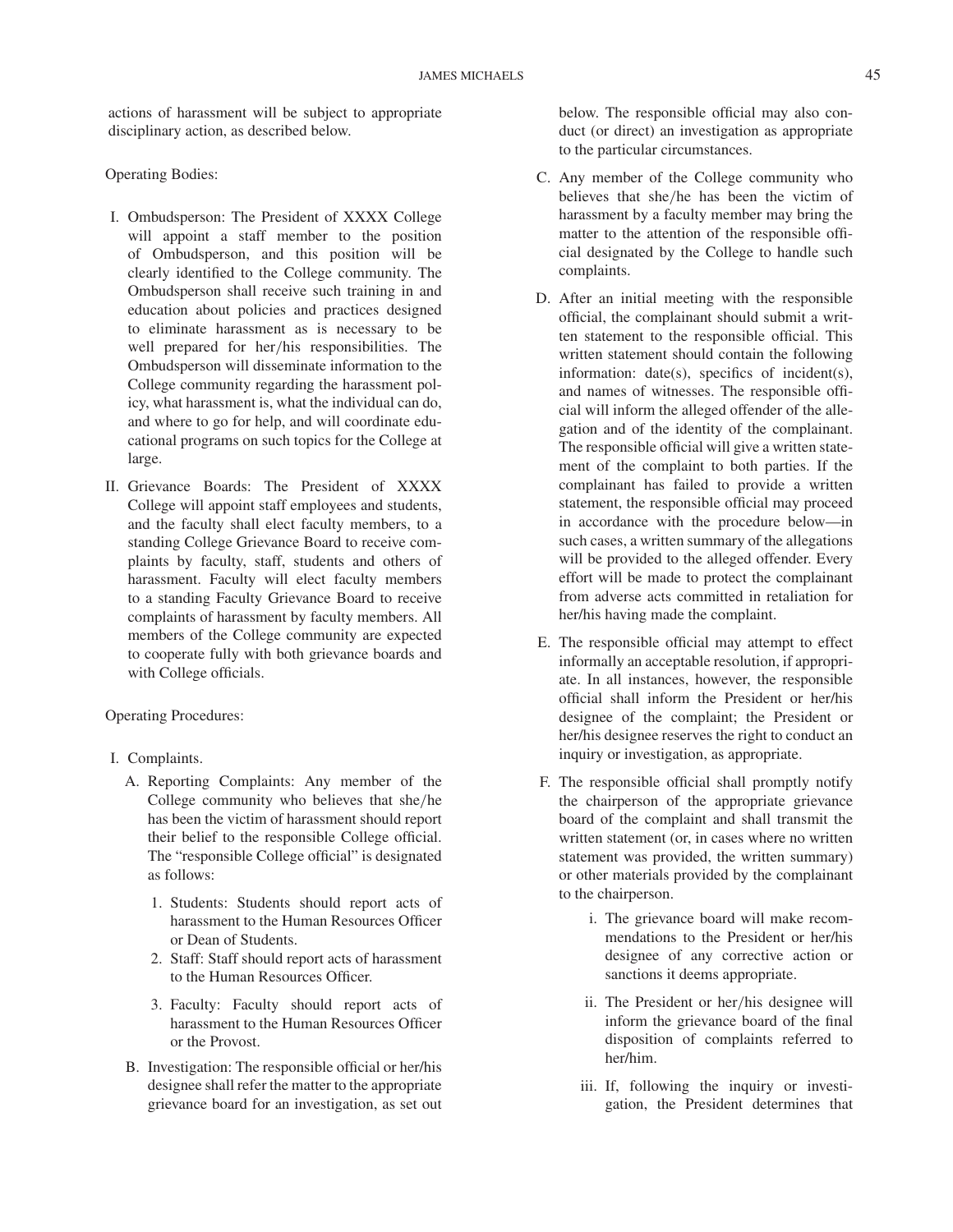action is warranted, the President, or the President's designee, will proceed with appropriate discipline or other corrective action. Review of proposed discipline of staff or students will be available as provided in the Staff Manual or Student Handbook, as appropriate. Review of proposed discipline of a faculty member will be available as provided in the Faculty Code. The President shall be authorized to take actions she/he deems appropriate against persons who are not College faculty, staff, or students, including, but not limited to, administrators, and there shall be no review available except at the President's discretion.

#### Additional Information:

The President will, from time to time, consult with the Ombudsperson and*/*or responsible officials on general policy and procedural issues related to harassment and may receive from the Ombudsperson and*/*or responsible officials recommendations on such issues, including the prevention of such incidents of harassment.

#### **Exhibit 2: Grievance Request**

May 9, 2009

Dr. Edward Smith Provost and Dean of Faculty

Dear Dr. Smith,

It is with great sadness that I submit this letter. On April 30, 2009, I was a victim of intentional harassment by Daniel Potter, a current computer science major. An administrative review has been conducted and a decision was rendered on May 8, 2009. Based on the act itself, its impact on my personal and professional well-being, and my rights as a faculty member, I am formally requesting a grievance hearing in accordance with the Harassment Policy. Please accept this as my official statement to the grievance board.

On April 30, 2009, I received an e-mail from Daniel Potter (see attached). He sent me a written assignment for the management information systems (CSMGT 380). Members of my department, including Professors Ferradino and Dyer, read this e-mail. Our initial reaction was shock and disappointment. We found this to be insulting and incredulous. Personally, I was very upset, angered, and offended by this blatant act of disrespect and intimidation. I was and still am humiliated and demeaned. The term "faggot" resonates on a very personal level. The fact that the student purposefully used the term "faggot" is disconcerting and offensive. I am homosexual and quite comfortable with myself. Overall, I believe our school is a welcoming home, but his words reflect great hate and intolerance. He acted upon that hate in a repulsive manner.

In accordance with existing policy, this clearly is harassment and should be dealt with appropriately and justly. The policy states, "XXXX College affirms the principle that its faculty, staff, and students have the right to be free from harassment by any member of the community." Unfortunately, my rights have been violated and I have become the victim of harassment based on my sexual orientation.

To give you context, Daniel was implicated in a cheating incident earlier this semester with his classmate, Brian Pilsbury. The two collaborated on their final exam, which was an intentional violation of the XXXX College Academic Honor Code. As a result of this despicable and disrespectful act, I failed them both on the exam. He avoided any meetings to discuss the incident. During this semester, I would see Daniel in class or in the hallway. I would say hello or smile, but he would not look at me or respond. There was no correspondence from him that expressed respect or gratitude. I assume he was angry because of the abovementioned situation. Nevertheless, I found his behavior immature. This speaks to a pattern of hostile behavior that gives great context to the current situation.

On May 1, 2009, the Department of Computer Science recommended a course of action to the administration that we believe would have allowed for a "teachable moment" given the severe nature of this harassment. Based on the administrative review and recommendation, I strongly believe that a grievance board consisting of faculty, staff and students should hear this case. The Department fully concurs. Simply placing the student on probation, requiring an apology, mandating attendance to counseling or a program on diversity, are insufficient to say the least. More importantly, there is currently no satisfactory resolution for me as the victim. Based on the college catalog and the administrative decision, he will remain a major and student in our Department.

He obviously does not share the same values as those held by the college community. Daniel's actions are representative of hate and intolerance; he intentionally harassed me and caused considerable, undue stress in the workplace. As a faculty member, I should be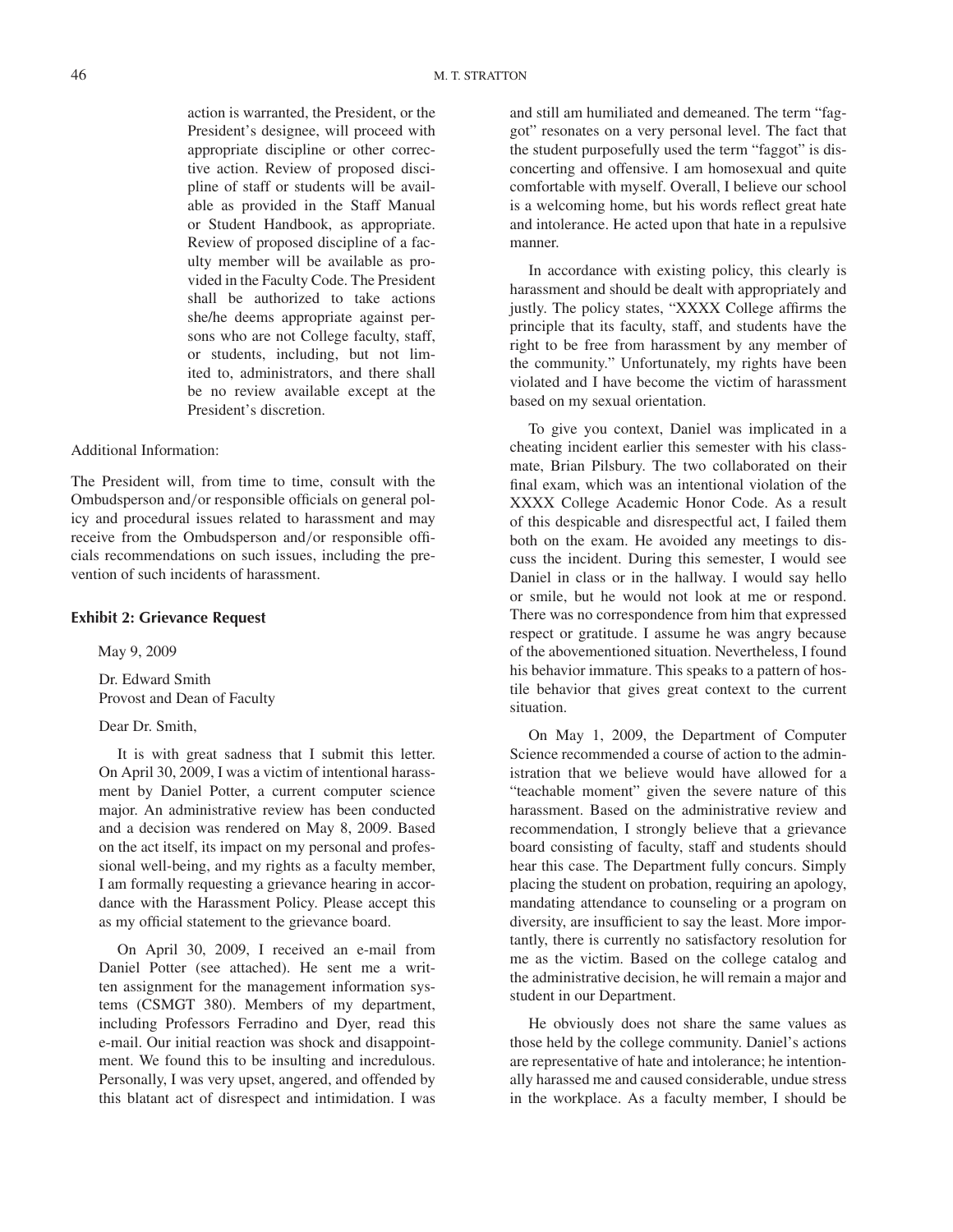protected from this behavior. My partner and I, along with my colleagues, now question my physical safety. While we have no evidence to suggest Daniel would act out in rage, we cannot discount the fact that his hatred and intolerance may be fuel for a more explosive reaction, especially given the pattern of behavior exhibited this semester.

This is unacceptable and the individual should no longer be part of this community. I expect nothing less than a punitive sanction. What will he learn otherwise? The current sanction suggests that in the "real world" Daniel would be placed on probation and required to participate in a seminar on diversity. That is highly unlikely. We are not preparing him for organizational reality. At the end of the day, the current sanction will be a disservice to all of us, including the student. Why should he remain a student at XXXX College? Is he worthy of a XXXX degree? I suggest not. We should expect nothing less than zero tolerance for harassment.

In relation to his current status in CSMGT 380, I have decided a reasonable course of action. The final paper was attached to an e-mail that was harassing in nature. It is now part of an academic record and in violation of the academic honor code. The code states that, "all students must act with honesty, consideration, and respect for others in all aspects of the course and in their written work and communications." His hateful and disrespectful e-mail is a direct violation of this code. Given the hostile environment created by the student, I will not be grading his current paper or any forthcoming work associated with the course. Therefore, he will receive an "F" in the class based on the two zeros calculated into the final grade. He has every right to appeal my decision.

Unfortunately, I can only conclude that the administration is unaware that their decision could have public relations and political consequences, both internally and externally, for the college. Gay rights groups, current and future students and faculty rights groups would likely find this decision unacceptable. I once thought I could be a member of this community for my entire professional life. The treatment by the administration suggests that I may not be welcome. This is very upsetting.

In closing, I want to thank you for reviewing my statement and participating in the administrative review. If the abovementioned concerns cannot be addressed, my hand will be forced to seek legal guidance to ensure appropriate closure. I prefer an internal review process and deliberation. I hope the grievance board finds that the harassing behavior is completely unacceptable. I also hope that the grievance board recommends an appropriate and just sanction that

would bring complete closure. If you require further information for the grievance board, please do not hesitate to contact me.

Sincerely,

James S. Michaels, Ph.D. Assistant Professor Department of Computer Science

#### **Exhibit 3: President's Decision Letter**

XXXX COLLEGE OFFICE OF THE PRESIDENT

- To: Dr. James Michaels Assistant Professor Department of Computer Science
- CC: Grievance Committee; Dr. Edward Smith, Provost and Dean of Faculty
- From: Dr. Robert Jones President
- Date: June 15, 2009

I have completed my review of the recommendations submitted to by the Administrative Review Committee and the Grievance Board regarding the alleged harassment charge against Daniel Potter, an undergraduate computer science major. Without a doubt, this is an example of harassment as defined in the existing policy. While both bodies differed with respect to the sanction, the following provides the most just solution to this unfortunate situation.

After reviewing all of the evidence, I concur with portions of the grievance committee's recommendations. First, I have informed the Dean of Students, Dr. Angela Miller, to suspend the student in question for one semester, which is more severe than the original sanction rendered by the administration. Along with the original sanctions imposed by the administrative review body, I believe this is a just punishment. Dismissal would be too extreme. Second, I agree with the committee's recommendation that the student's performance in the MIS course should be reassessed to ensure fairness to all parties. There may have been unintentional bias in the grading and we must also protect the student. Therefore, I have instructed the provost, Dr. Edward Smith, to work closely with the Department of Computer Science chairperson, Dr. Scott Ferradino, to this end.

This investigation has been exhaustive and your cooperation has been exemplary. I want to thank you and all